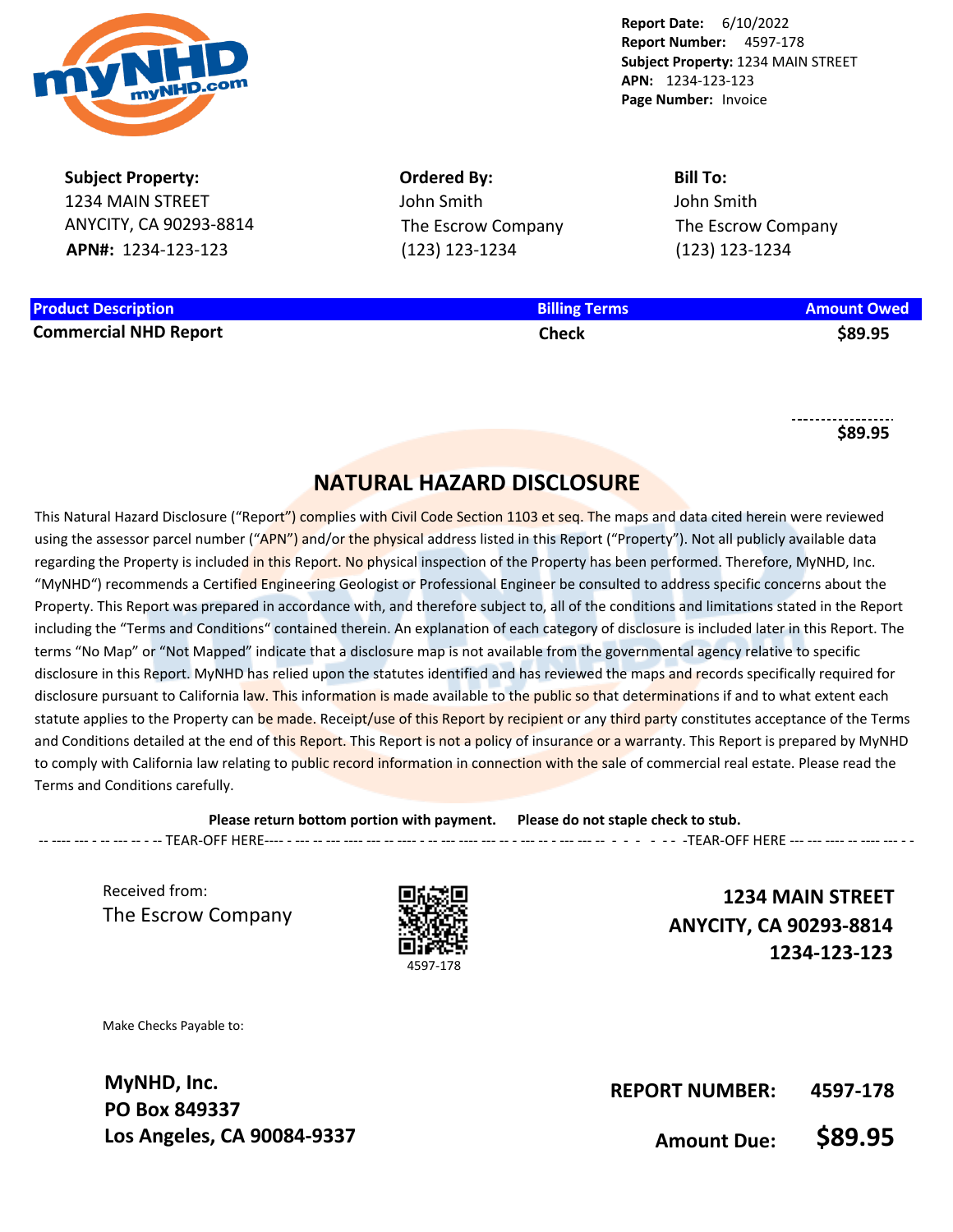

## **NATURAL HAZARD DISCLOSURE STATEMENT**

**NOTICE: This acknowledgement page does not represent the entire natural hazard disclosure report issued by MyNHD. Buyer acknowledges receipt of the entire NHD report and agrees to be bound by the terms and conditions thereof.**

APN: 1234-123-123 ADDRESS: 1234 MAIN STREET ANYCITY, CA 90293-8814

The transferor and his or her agent(s) or a third-party consultant disclose the following information with the knowledge that even though this is not a warranty, prospective transferees may rely on this information in deciding whether and on what terms to purchase the subject property. Transferor hereby authorizes any agent(s) representing any principal(s) in this action to provide a copy of this statement to any person or entity in connection with any actual or anticipated sale of the property.

The following are representations made by the transferor and his or her agent(s) based on their knowledge and maps drawn by the state and federal governments. This information is a disclosure and is not intended to be part of any contract between the transferee and transferor.

#### **THIS REAL PROPERTY LIES WITHIN THE FOLLOWING HAZARDOUS AREA(S):**

**A SPECIAL FLOOD HAZARD AREA** (Any type Zone "A" or "V")designated by the Federal Emergency Management Agency.

Yes X No 2011 Information is not available from local jurisdiction

**AN AREA OF POTENTIAL FLOODING** shown on a dam failure inundation map pursuant to Section 8589.5 of the Government Code.

Yes X No 2011 Information is not available from local jurisdiction

**A VERY HIGH FIRE HAZARD SEVERITY ZONE** pursuant to Section 51178 or 51179 of the Government Code. The owner of this property is subject to the maintenance requirements of Section 51182 of the Government Code.

Yes X No.

**A WILDLAND AREA THAT MAY CONTAIN SUBSTANTIAL FOREST FIRE RISKS AND HAZARDS** pursuant to Section 4125 of the Public Resources Code. The owner of this property is subject to the maintenance requirements of Section 4291 of the Public Resources Code. Additionally, it is not the state's responsibility to provide fire protection services to any building or structure located within the wildlands unless the Department of Forestry and Fire Protection has entered into a cooperative agreement with a Local agency for those purposes pursuant to Section 4142 of the Public Resources Code.

\_\_\_ Yes \_X\_ No

**AN EARTHQUAKE FAULT ZONE** pursuant to Section 2622 of the Public Resources Code.

Yes X No

**A SEISMIC HAZARD ZONE** pursuant to Section 2696 of the Public Resources Code.

 $\frac{1}{2}$  Yes (Landslide Zone)  $\frac{X}{X}$  No  $\frac{1}{2}$  Map is not yet released by state

 $\frac{1}{2}$  Yes (Liquefaction Zone)  $\frac{X}{X}$  No  $\frac{1}{2}$  Map is not yet released by state

**THESE HAZARDS MAY LIMIT YOUR ABILITY TO DEVELOP THE REAL PROPERTY TO OBTAIN INSURANCE, OR TO RECEIVE ASSISTANCE AFTER A DISASTER. THE MAPS ON WHICH THESE DISCLOSURES ARE BASED ESTIMATE WHERE NATURAL HAZARDS EXIST. THEY ARE NOT DEFINITIVE INDICATORS OF WHETHER OR NOT A PROPERTY WILL BE AFFECTED BY A NATURAL DISASTER. TRANSFEREE(S) AND TRANSFEROR(S) MAY WISH TO OBTAIN PROFESSIONAL ADVICE REGARDING THOSE HAZARDS AND OTHER HAZARDS THAT MAY AFFECT THE PROPERTY.**

| Signature of<br>f Seller(s | Date | Signature of Seller(s) | Date |
|----------------------------|------|------------------------|------|
| Signature of<br>† Agent(s) | Date | Signature of Agent(s)  | Date |

#### **Check only one of the following:**

- Transferor(s) (Seller(s) and their agent(s) represent that the information herein is true and correct to the best of their knowledge as of the date signed by the transferor(s) and agent(s).
- X Transferor(s) (Seller(s) and their agent(s) acknowledge that they have exercised good faith in the selection of a third-party report provider as required in Civil Code Section 1103.7, and that the representations made in this Natural Hazard Disclosure Statement are based upon information provided by the independent third-party disclosure provider as a substituted disclosure pursuant to Civil Code Section 1103.4. Neither transferor(s) nor their agent(s) (1) has independently verified the information

contained in this statement and report or (2) is personally aware of any errors or inaccuracies in the information contained on the statement.

Transferee (Buyer) represents that he or she has read and understands this document. Pursuant to Civil Code Section 1103.8, the representations made in this Natural Hazard Disclosure Statement do not constitute all of the transferor's or agent's disclosure obligations in this transaction.

This statement was prepared by the following provider: **Third-Party Disclosure Provider(s) MyNHD, Inc. Date 6/10/2022**

There are other statutory disclosures, determinations and legal information in the Report. Refer to Report for these additional disclosures, determinations and legal information. With their signature below, Transferee(s) also acknowledge(s) they have received, read, and understand this document and the additional disclosures, determinations and legal information provided in this Report, in the tax disclosures (Mello-Roos and Special Assessments), in the Environmental Report (if ordered), and in the required notices and booklets/information regarding Environmental Hazards, Earthquake Safety, Home Energy Rating System, Lead-Based Paint and Mold, which booklets/ information are available at [https://www.MyNHD.com/booklets/comm\\_owners\\_guide.pdf](https://www.MyNHD.com/booklets/comm_owners_guide.pdf).

| ignature of Buyer(s) |  |
|----------------------|--|
|----------------------|--|

Signature of Buyer(s)\_\_\_\_\_\_\_\_\_\_\_\_\_\_\_\_\_\_\_\_\_\_\_\_\_\_\_\_\_\_\_\_\_\_\_ Date\_\_\_\_\_\_\_\_\_\_\_\_\_\_\_\_\_\_\_\_\_\_\_\_ Signature of Buyer(s)\_\_\_\_\_\_\_\_\_\_\_\_\_\_\_\_\_\_\_\_\_\_\_\_\_\_\_\_\_\_\_\_\_\_\_ Date\_\_\_\_\_\_\_\_\_\_\_\_\_\_\_\_\_\_\_\_\_\_\_\_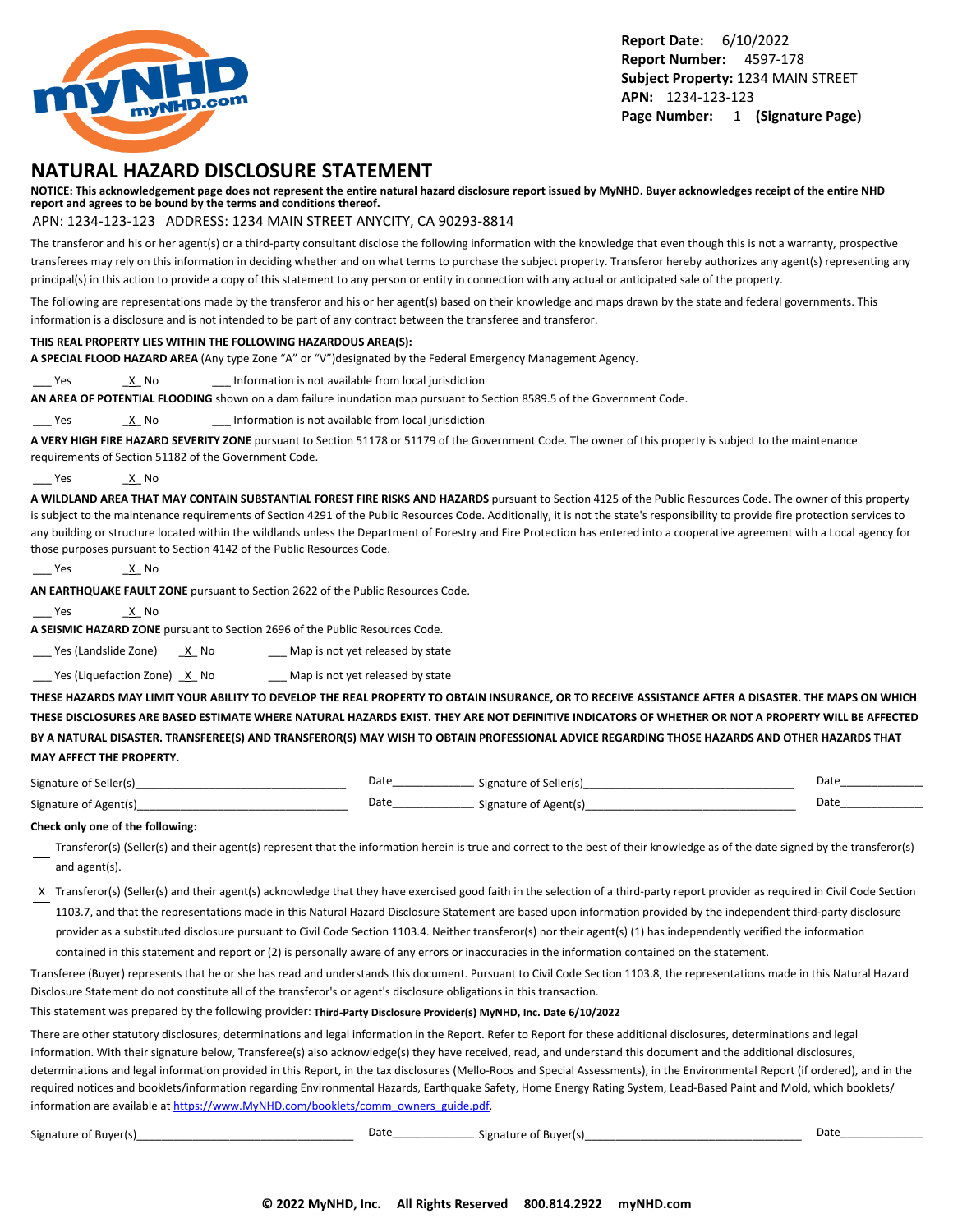



## **NATURAL HAZARD DISCLOSURE REPORT SUMMARY**

**Subject Property:** 1234 MAIN STREET ANYCITY, CA 90293-8814

**APN:** 1234-123-123

| This property is located in/within:                         | <b>No</b><br>Yes        |      | <b>Details:</b> |
|-------------------------------------------------------------|-------------------------|------|-----------------|
| A Special Flood Hazard Area                                 | $\overline{\mathsf{x}}$ |      | Page 3          |
| An Area of Potential Flooding Due to Dam Inundation         | $\overline{X}$          |      | Page 3          |
| A Very High Fire Hazard Severity Zone                       | $\overline{\mathsf{x}}$ |      | Page 3          |
| A State of California Fire Responsibility Area (SRA)        | $\overline{\mathsf{X}}$ |      | Page 3          |
| An Earthquake Fault Zone                                    | $\overline{\mathsf{x}}$ |      | Page 3          |
| A Landslide Seismic Hazard Zone                             | $\pmb{\chi}$            |      | Page 4          |
| A Liquefaction Seismic Hazard Zone                          | $\overline{X}$          |      | Page 4          |
| 1 Mile of a Former Military Ordnance Site                   | $\overline{\mathsf{x}}$ |      | Page 4          |
| 1 Mile of a Commercial/Industrial Use Zone                  | $\overline{\mathsf{X}}$ |      | Page 4          |
| 2 Miles of FAA Approved Landing Facility                    | $\overline{\mathsf{x}}$ |      | Page 4          |
| An Airport Influence Area                                   | $\pmb{\chi}$            |      | Page 4          |
| <b>Tsunami Inundation Hazard</b>                            | $\overline{\mathsf{x}}$ |      | Page 5          |
| Right to Farm/Important Farmland                            | $\overline{\mathsf{x}}$ |      | Page 6          |
| A Naturally Occurring Asbestos Area                         | $\overline{\mathsf{X}}$ |      | Page 6          |
| <b>Critical Habitats</b>                                    | $\overline{\mathsf{x}}$ |      | Page 6          |
| 1 Mile of a Mining Operation                                | $\overline{\mathbf{x}}$ |      | Page 6          |
| Sustainable Groundwater Management Act                      | $\overline{x}$          |      | Page 6          |
| A Petrochemical Complex Area                                | $\overline{\mathsf{x}}$ |      | Page 7          |
| A Methane Gas Zone                                          | $\mathsf X$             |      | Page 7          |
| Gas and Hazardous Liquid Transmission Pipelines             | Included                |      | Page 7          |
| City/County Hazard Disclosures                              | $\overline{X}$          | Fire | Page 8, 9       |
| A Mello-Roos Community Facility District                    | $\overline{X}$          |      | Page 10         |
| A Special Tax Assessment District                           | $\overline{\mathsf{x}}$ |      | Page 11         |
| Property Tax Breakdown/Tax Calculator                       | Included                |      | Page 12, 13     |
| Notice of Supplemental Property Tax Bill                    | Included                |      | Page 14         |
| Notice of Database Disclosure                               | Included                |      | Page 15         |
| <b>Contaminated Water Advisory</b>                          | Included                |      | Page 15         |
| Notice of Energy Efficiency Standards                       | Included                |      | Page 16         |
| Notice of Williamson Act                                    | Included                |      | Page 16         |
| Notice of Abandoned Water Wells and Oil/Gas Wells           | Included                |      | Page 17         |
| Notice of Naturally Occurring Asbestos / Radon Gas Advisory | Included                |      | Page 18         |
| Notice of Abandoned Mines/Wood-Burning Heater Advisory      | Included                |      | Page 18         |
| Notice of Terms and Conditions                              | Included                |      | Page 19         |

**This Report Summary merely summarizes the research results contained in this full MyNHD Report, and does not, in any way, reduce or eliminate the need to read the Report in its entirety. Please verify the street address and APN for accuracy.**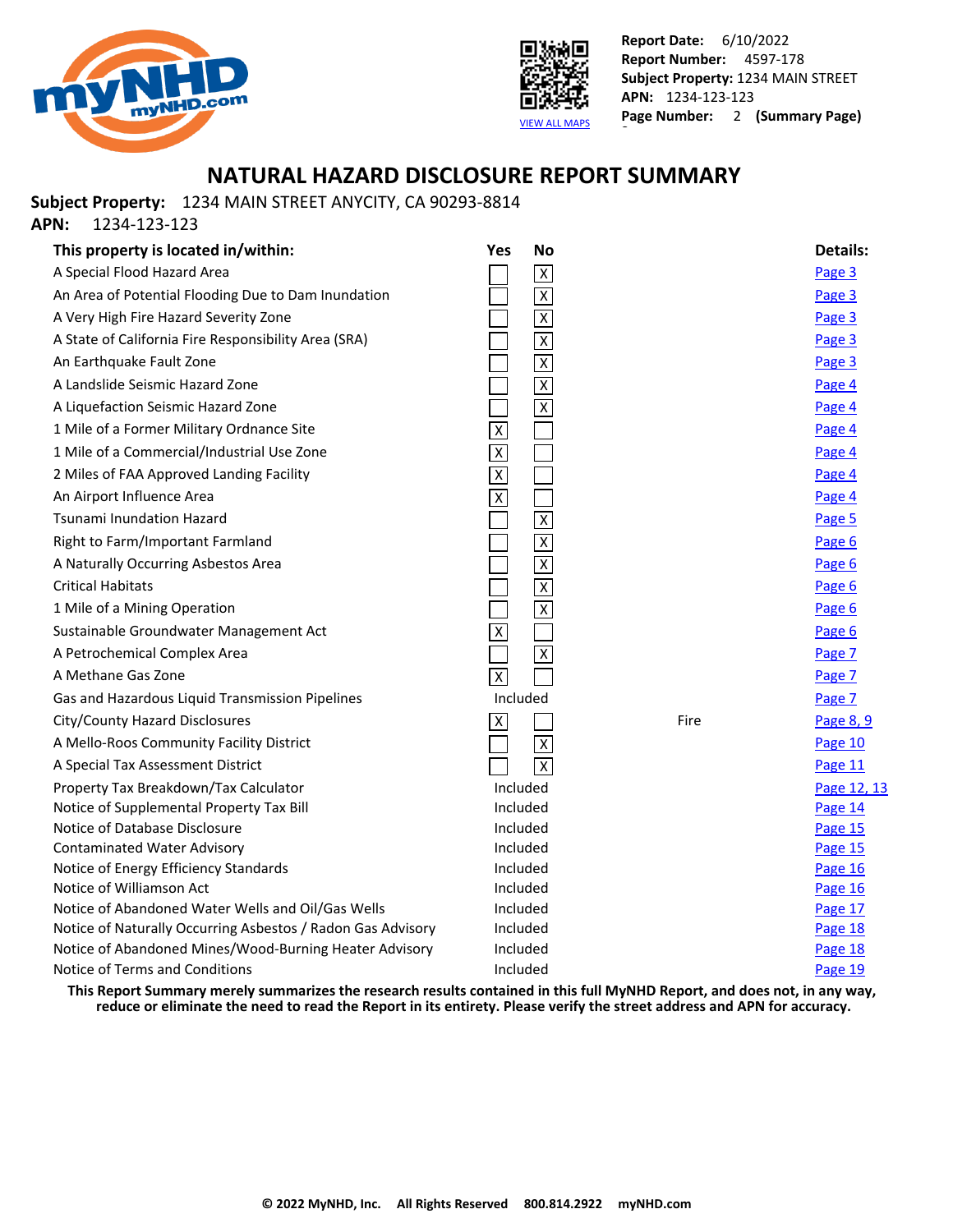<span id="page-3-0"></span>

## **EXPLANATIONS AND NOTICES**

### **SPECIAL FLOOD HAZARD AREAS**

### SUBJECT PROPERTY **15 X IS NOT** LOCATED IN A SPECIAL FLOOD HAZARD AREA

Special Flood Hazard Areas have been mapped by the Federal Emergency Management Agency (FEMA) on their Flood Rate Insurance maps. Special Flood Hazard Areas are located with the 100-year flood plain and are designated as either Zone A (Inland area) or Zone V (Coastal areas). Flood insurance is required by lenders for properties located within a Zone A or Zone V.FEMA periodically removes a property or a group of properties from a Special Flood Hazard Area based on information provided by cities, counties, or homeowners. The revised status of the property or properties is provided in a Letter of Map Amendment (LOMA) or in a Letter of Map Revision (LOMR). A search for a specific LOMA or LOMR is outside the scope of this report. Please visit www.fema.gov to search for a specific LOMA or LOMR.

Irrespective of the FEMA Flood Cert. determination as to whether the structure or property have been removed from the Special Flood Hazard Area, the property may be subject to limitations on development due to concerns over potential flooding. If there are concerns relative to the viability of potential development on the subject property an inquiry should be made with the local building and safety department.

### **AREAS OF POTENTIAL FLOODING FROM DAM FAILURES**

### SUBJECT PROPERTY **IS X IS NOT LOCATED IN A DAM INUNDATION ZONE**

Maps have been prepared for most dams in the State of California that show the potential flooding areas due to dam failure. The maps are reviewed and approved by the California Office of Emergency Services. Local offices of emergency services have prepared evacuation plans in the areas affected by potential dam failure inundation.

### **VERY HIGH FIRE HAZARD SEVERITY ZONES**

### SUBJECT PROPERTY **15 IS X IS NOT** LOCATED IN A VERY HIGH FIRE SEVERITY ZONE

Very High Fire Hazard Severity Zones have been mapped by the California Department of Forestry and Fire Protection to indicate area with increase fire risk. The Map by the California Department of Forestry and Fire Protection (CDF), dated January 2006, does not reflect changes made at the local level. Therefore, the CDF recommends verifying status with the local fire department. Brush clearing and other fire defense improvements are required for properties located in Very High Fire Hazard Severity Zones. Please contact the local fire department for fire defense and maintenance requirements.

### **STATE OF CALIFORNIA FIRE RESPONSIBILITY AREA**

|  | SUBJECT PROPERTY $\Box$ IS $\overline{X}$ IS not located in a state fire responsibility area                       |  |
|--|--------------------------------------------------------------------------------------------------------------------|--|
|  | SUBJECT PROPERTY $\Box$ IS $\boxed{X}$ IS NOT LOCATED IN A HIGH/VERY HIGH FIRE HAZARD ZONE PER 2007/8 SRA ZONE MAP |  |
|  |                                                                                                                    |  |

Wildland areas that may contain substantial forest fire risk and hazards have been mapped by the California Department of Forestry and Fire Protection to indicate areas with increased fire risk. These areas are also known as State Fire Responsibility Areas because the State of California has primary responsibility for fire prevention and suppression. In addition, the property owner may be responsible for structure protection and is responsible for brush clearing and other fire defense improvements. Please contact the county fire department for fire defense and maintenance requirements. If subject property is in a High/Very High Fire Hazard Zone per 2007/8 SRA zone map, the State may not have fire fighting responsibility. Please check with your local fire authority.

## **ALQUIST-PRIOLO EARTHQUAKE FAULT ZONES**

## SUBJECT PROPERTY  $\Box$  **IS**  $\vert x \vert$  **IS NOT** LOCATED IN AN ALQUIST-PRIOLO FAULT ZONE

The purpose of the Alquist-Priolo Earthquake Fault Zoning Act is to regulate development near active faults in order to mitigate hazards associated with ground rupture. The State Geologist through the California Geological Survey has provided maps that show specific zones around active faults. Development of a property located within an Earthquake Fault Zone will likely require a fault study by State-licensed geologist. The determination made in this report does not indicate whether or not an active fault is located on the subject property and is not a substitute for a fault study by a State Licensed geologist.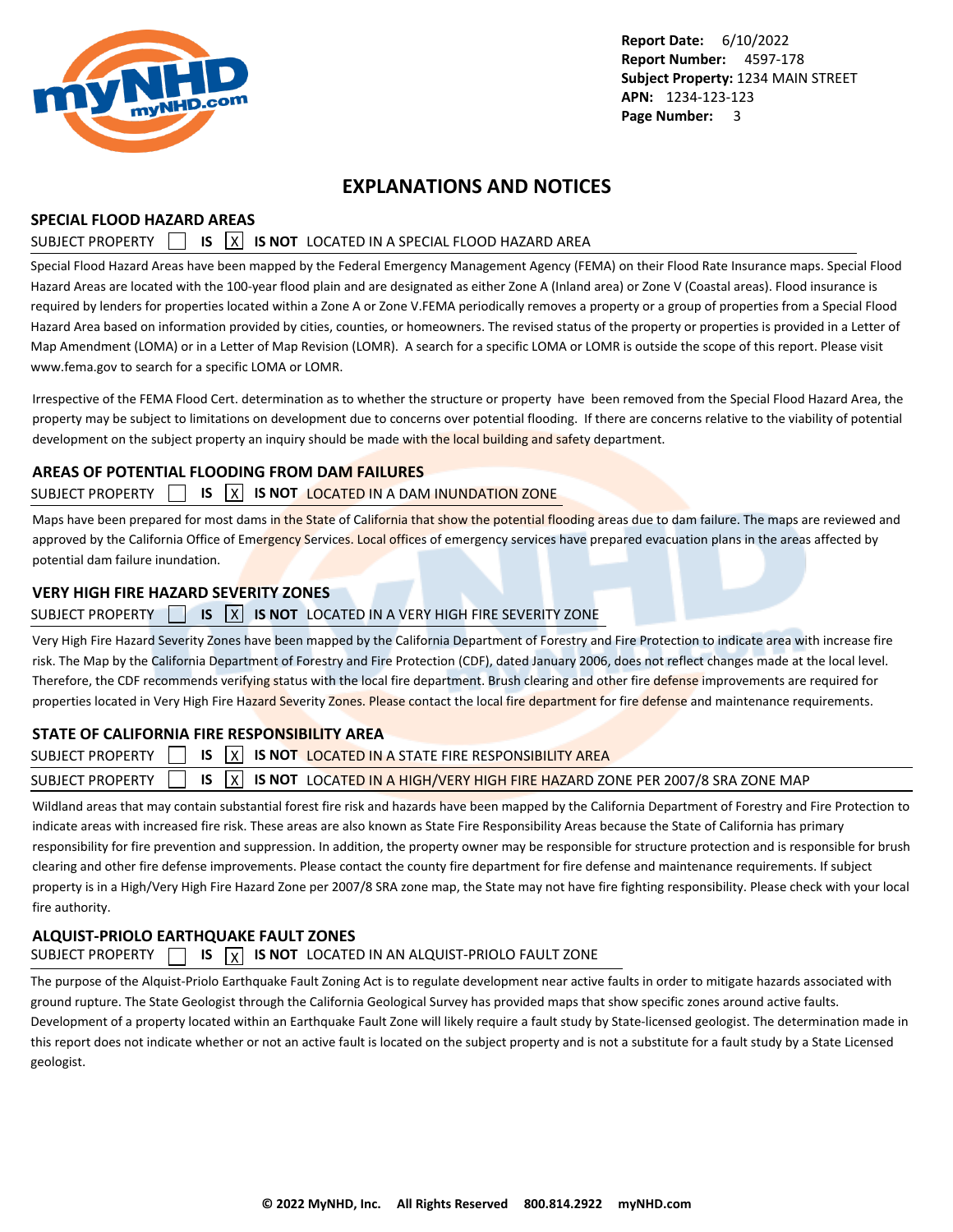<span id="page-4-0"></span>

#### **SEISMIC HAZARD ZONES**

| <b>SUBJECT PROPERTY</b> | $\overline{X}$ $\overline{X}$ is $\overline{X}$ is not located in a landslide hazard zone<br>MAP NOT YET RELEASED BY STATE |  |
|-------------------------|----------------------------------------------------------------------------------------------------------------------------|--|
| <b>SUBJECT PROPERTY</b> | $\sqrt{1}$ IS $\sqrt{X}$ IS NOT LOCATED IN A LIQUEFACTION HAZARD ZONE<br>MAP NOT YET RELEASED BY STATE                     |  |

The purpose of the Seismic Hazards Mapping Act is to regulate development in areas determined to have increased risk of the seismic hazards of liquefaction and earthquake-induced land sliding. The California Geological Survey provides maps delineating liquefaction hazard zones and earthquakeinduced landslide hazard zones. Although not all areas of the state have been mapped, the California Geological Survey is currently mapping additional areas. Liquefaction is a seismic hazard in which sediments below the water table lose strength as a result of strong earthquake ground shaking. Saturated soils comprised of sands and silts that are within 40 feet of the ground surface have a higher potential for liquefaction. Liquefaction is a rare, but real phenomenon that can result in damage to structures.

## **FORMER MILITARY ORDNANCE SITE DISCLOSURE [View Map](https://www.mynhd.com/hazardmaps/1846062/844302)** View Map SUBJECT PROPERTY  $\boxed{\chi}$  **IS**  $\boxed{\phantom{\chi}}$  **is not** within 1 mile of a known former military ordnance site

Military Ordnance sites are areas that were previously used for military training and that may contain unexploded munitions or other hazardous materials. Sites closed prior to 1989 are part of the Formerly Used Defense Sites database maintained by the United States Department of Defense. Current military bases or those closed after 1989 are not a part of the Formerly Used Defense Sites database.

| <b>SITE NAME</b>                                    | <b>SITE ID#</b>                                                                |                 |
|-----------------------------------------------------|--------------------------------------------------------------------------------|-----------------|
| NIKE BTY 70                                         | J09CA0419                                                                      |                 |
| EL SEGUNDO BATTERY SITE                             | J09CA0215                                                                      |                 |
| <b>COMMERCIAL/INDUSTRIAL DISCLOSURE</b>             |                                                                                | <b>View Map</b> |
| - IS<br>SUBJECT PROPERTY<br>$\overline{\mathbf{x}}$ | IS NOT LOCATED WITHIN 1 MILE OF A PROPERTY ZONED FOR COMMERCIAL/INDUSTRIAL USE |                 |

The disclosure regarding the Subject Property's proximity to a zone or district allowing heavy commercial Industrial use zones is based upon currently available public records and excludes entirely agricultural properties. A physical inspection of the Subject Property has not been made. The calculation of the one-mile proximity measurement is based upon the distance between the Subject Property's street address and the street address of the next closet property allowing heavy commercial Industrial use. This is an actual knowledge disclosure required by the seller on the Transfer Disclosure Statement. There could be other nuisances not covered by this commercial industrial zoning.

## **FAA APPROVED LANDING FACILITY [View Map](https://www.mynhd.com/hazardmaps/1846068/844302)** View Map SUBJECT PROPERTY **X IS TUBBEL IS NOT LOCATED WITHIN 2 MILES OF AN FAA APPROVED LANDING FACILITY**

A search of data from the Federal Aviation Administration was made to determine if the property is located within two miles of a public/private FAA approved landing facility (i.e., an airport). Properties within proximity to airports/flight paths may experience airport noise and/or other nuisances. For more information please visit [https://www.faa.gov/airports/environmental/airport\\_noise/](https://www.faa.gov/airports/environmental/airport_noise/).

| Airport Name(s)                                                                                  | Distance (in miles) from Subject Property |
|--------------------------------------------------------------------------------------------------|-------------------------------------------|
| LOS ANGELES INTERNATIONAL AIRPORT - Public                                                       | 0.39                                      |
| HUGHES/CORPORATE - Private                                                                       | 0.43                                      |
| THE RITZ-CARLTON HOTEL COMPANY - Private                                                         | 1.90                                      |
| AIRPORT INFLUENCE AREA "AIA"                                                                     | <b>View Map</b>                           |
| <b>IS</b><br><b>IS NOT LOCATED IN AN AIRPORT INFLUENCE AREA "AIA"</b><br> x <br>SUBJECT PROPERTY |                                           |

An Airport Influence Area is determined and mapped by the local Airport Land Use Commission. A property with an Airport Influence Area may be subject to annoyances and inconveniences associated with proximity to airport operations. Concerns about an Airport Influence Area should be addressed to the local Airport Land Use Commission. Inclusion of private and military airports vary by county and may or may not be included in this disclosure report.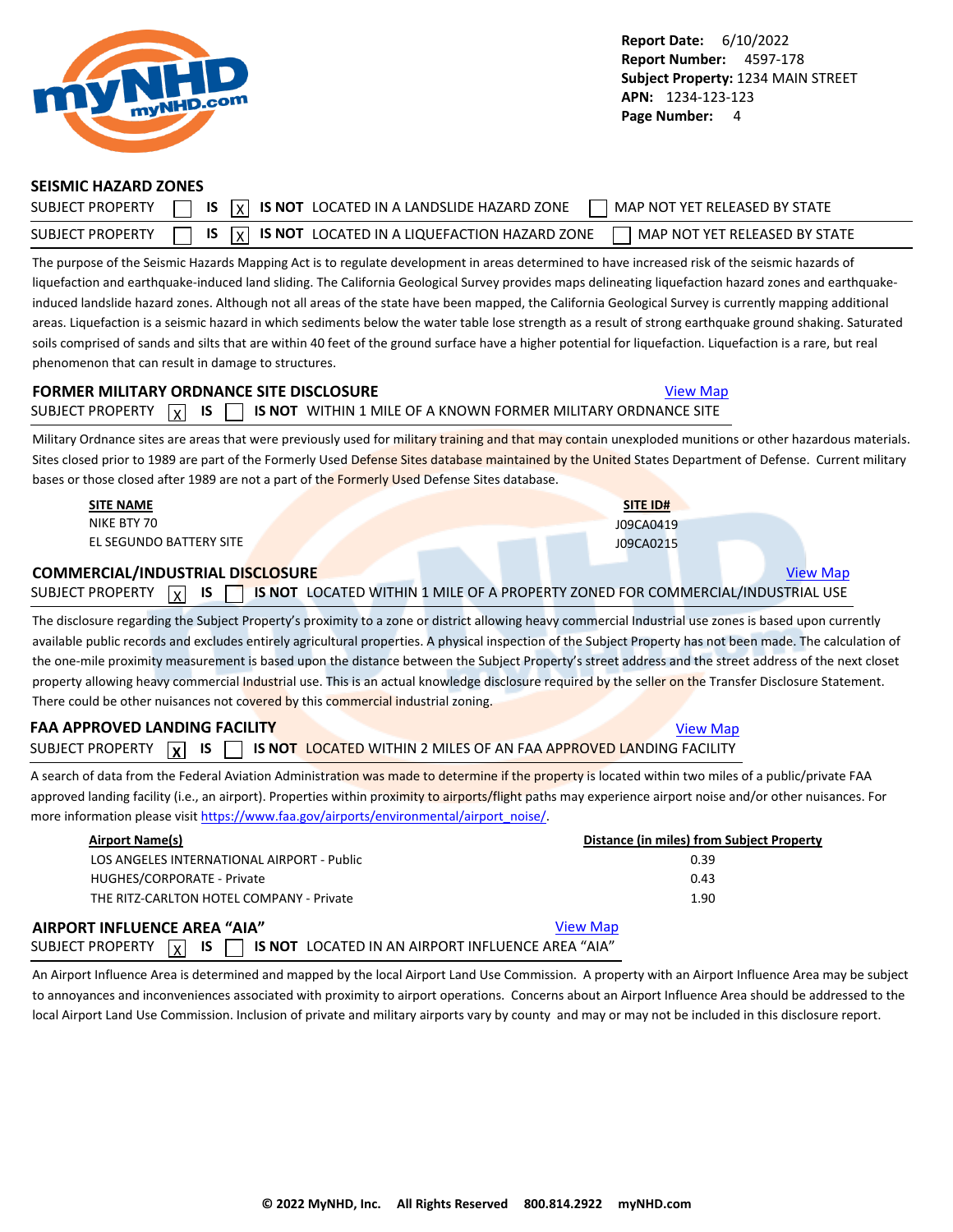<span id="page-5-0"></span>

#### **TSUNAMI INUNDATION HAZARD**

#### SUBJECT PROPERTY  $\Box$  **IS**  $\Box$  **IS NOT** LOCATED IN A TSUNAMI INUNDATION AREA

A tsunami is a sea wave typically generated by a submarine earthquake, but may be caused by an offshore landslide or volcanic action. A large offshore earthquake, typically a magnitude 7 or greater, may generate a tsunami. Properties located along the California coastline have a potential for inundation from a tsunami. Although early warning systems may provide sufficient warning from distant tsunamis, near-shore generated tsunamis may reach the coast in a matter of minutes. Therefore, homeowners should contact their local emergency management agency and become knowledgeable about tsunami warning signs and local evacuation plans.

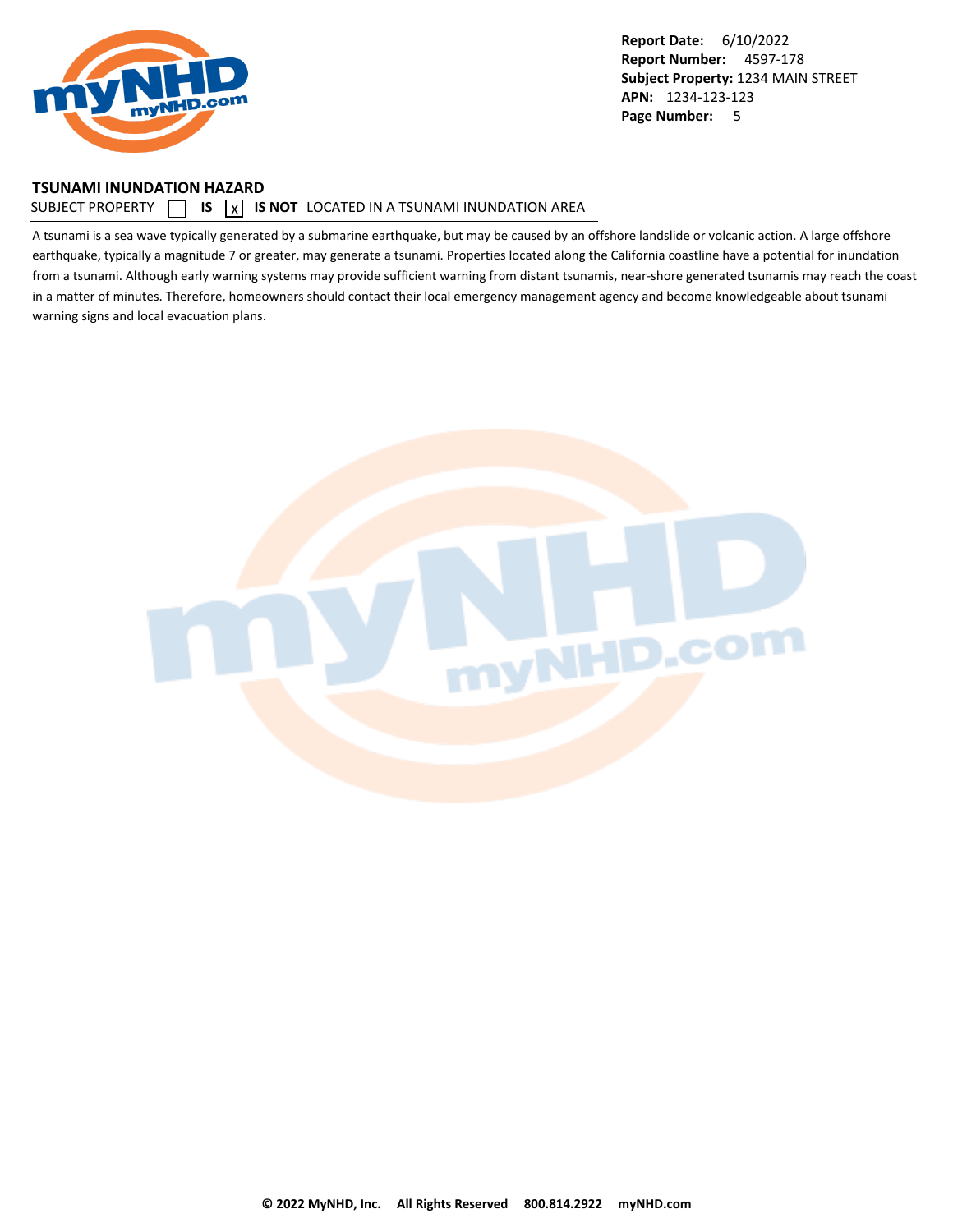<span id="page-6-0"></span>

### **RIGHT TO FARM/IMPORTANT FARMLAND**

### SUBJECT PROPERTY  $\Box$  **IS**  $\overline{X}$  **IS NOT** LOCATED WITHIN 1 MILE OF A FARM OR RANCH LAND

The search determines if the subject property is located within one mile of a property containing agricultural activity, operation or facility, or appurtenances thereof. These facilities may contain agricultural nuisances that may conflict with non-agricultural uses. Agricultural practices may include noise from farm equipment and machinery, dust, pesticides, and odors associated with animals, manure, and fertilizers.

### **NATURALLY OCCURRING ASBESTOS**

### SUBJECT PROPERTY  $\Box$  **IS**  $\overline{X}$  **IS NOT** LOCATED WITHIN AN AREA OF NATURALLY OCCURRING ASBESTOS

Asbestos refers to naturally-occurring fibrous minerals found throughout the State of California. Serpentine, an ultra-mafic rock, contains asbestos and is commonly found in the Sierra foothills, the Coast Ranges, and the Klamath Mountains. On residential properties, naturally-occurring asbestos sources are typically dust from unpaved roads or driveways. Paving the unpaved driveways or roads can help to reduce exposure to asbestos. For more information please visit the Air Resources Board of the California Environmental Protection Agency website:<http://www.arb.ca.gov/homepage.htm>.

### **CRITICAL HABITATS**

SUBJECT PROPERTY **15 IS X IS NOT** LOCATED WITHIN AN AREA OF CRITICAL HABITATS

The Endangered Species Act establishes critical habitats for any species listed under the Act. A critical habitat is defined as a specific area within the geographical area occupied by the species at the time of listing, if the area contains physical or biological features essential to conservation. Those features may require special management considerations or protection even in areas outside their geographical area if the agency determines the area itself essential for conservation.

#### **MINING OPERATION**

### SUBJECT PROPERTY **15 X IS NOT** LOCATED WITHIN 1 MILE OF A MINING OPERATION

If the property is located within one mile of a mine operation for which the mine owner or operator has reported mine location data to the Department of Conservation pursuant to Section 2207 of the Public Resources Code, the property may be subject to inconveniences resulting from mining operations. The impacts of these practices should be considered when such mining operations are present within one mile of the property.

Effective January 1, 2012 Senate Bill 110 amends Section 1103.4 of the Civil Code and requires disclosure if the subject property is within one mile of a mining operation. The widespread degradation of land and water resources caused by strip mining and the failure of the states to effectively regulate the industry resulted in the passage of the Surface Mining Control and Reclamation Act ("SMCRA") of 1977. The Office of Surface Mining ("OSM") was created in 1977 when Congress enacted the SMCRA Act. OSM works with the states and Indian Tribes to assure that citizens and the environment are protected during coal mining and that the land is restored to beneficial use when mining is finished. OSM and its partners are also responsible for reclaiming and restoring lands and water degraded by mining operations before 1977. For more information, please visit<https://www.conservation.ca.gov/dmr>.

### **SUSTAINABLE GROUNDWATER MANAGEMENT ACT**

#### SUBJECT PROPERTY  $\boxed{x}$  IS  $\boxed{y}$ **IS IS NOT** LOCATED WITHIN A GROUNDWATER BASIN

Basin Prioritization is a technical process that utilizes the best available data and information to classify California's 515 groundwater basins into one of four categories high-, medium-, low-, or very low-priority. Each basin's priority determines which provisions of California Statewide Groundwater Elevation Monitoring (CASGEM) and the Sustainable Groundwater Management Act (SGMA) apply. SGMA requires medium- and high-priority basins to develop groundwater sustainability agencies (GSAs), develop groundwater sustainability plans (GSPs) and manage groundwater for long-term sustainability. See: <https://water.ca.gov/programs/groundwater-management/basin-prioritization>For more information.

**Basin Name:** COASTAL PLAIN OF LOS ANGELES **Priority:** Very Low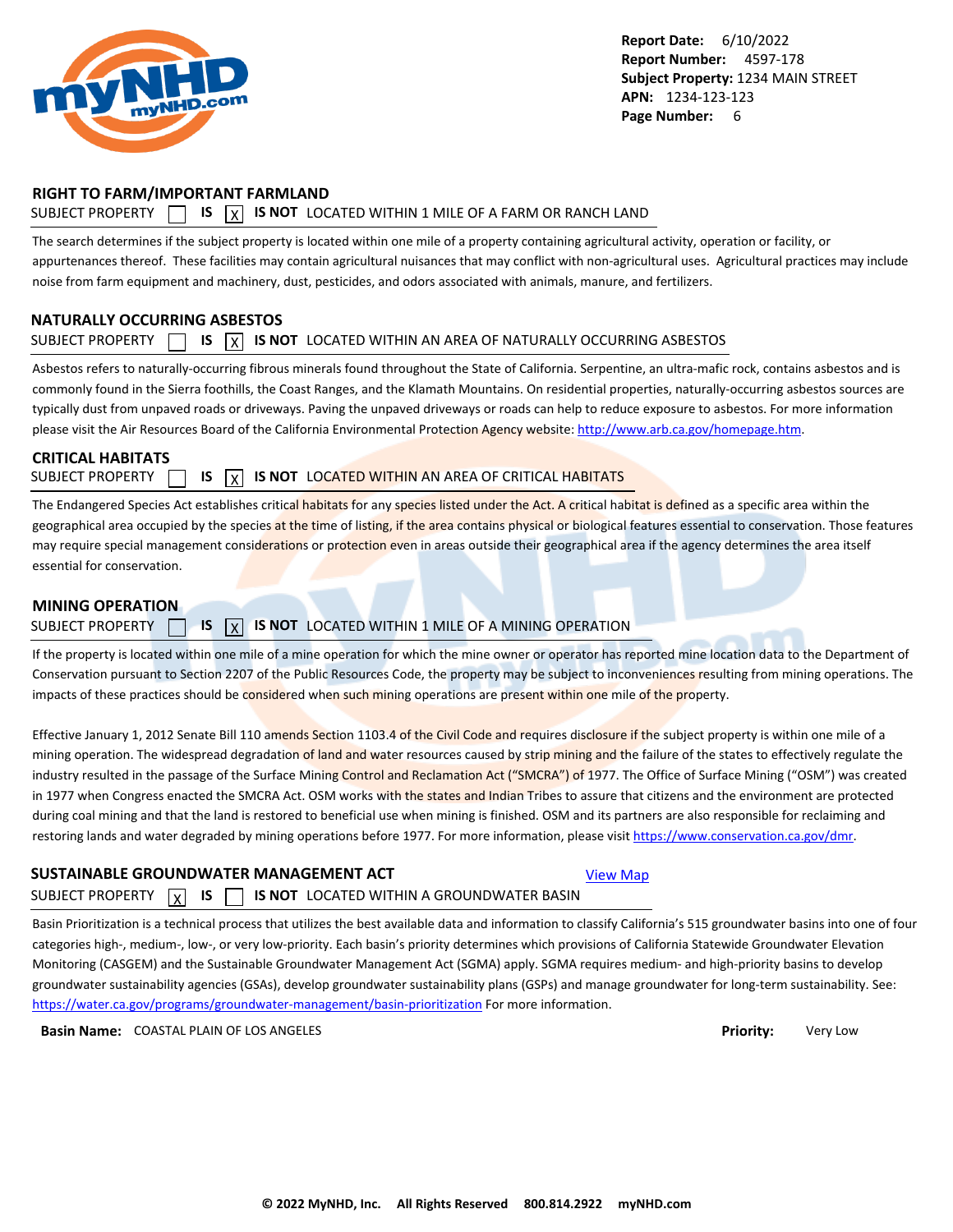<span id="page-7-0"></span>

### **PETROCHEMICAL COMPLEX AREA (LA CITY ONLY)**

SUBJECT PROPERTY **IS** IS **INOT LOCATED IN A DESIGNATED PETROCHEMICAL AREA NOT MAPPED** 

Petrochemical complex areas may contain gas, oil, or other volatile materials from oil refineries or other oil production sites. Petrochemical complex areas have a higher potential from fires after earthquakes due to pipe line rupture. Petrochemical complex area determinations do not qualify as high fire hazards in reference to California Assembly Bill 38.

| Methane Gas Area (MethaneGas) - (Note - for LA and Orange County Only) |                         |  | <b>View Map</b> |  |                                                 |  |                   |
|------------------------------------------------------------------------|-------------------------|--|-----------------|--|-------------------------------------------------|--|-------------------|
| <b>SUBJECT PROPERTY</b>                                                | $\overline{\mathsf{x}}$ |  |                 |  | IS NOT LOCATED IN A DESIGNATED METHANE GAS AREA |  | <b>NOT MAPPED</b> |

Methane is a colorless, odorless gas with a wide distribution in nature, often occurring naturally as a part of natural gas in areas containing petroleum deposits. Properties located in a methane area may also be in proximity to other methane gas sources such as landfills, oil wells, oil fields, and underground gas storage facilities. Although natural methane gas is relatively harmless, high concentrations of it can be hazardous due to its highly combustible chemical composition, as well as its ability to displace oxygen. Migration of the gas into areas containing impermeable surfaces (i.e. concrete, pavement, basements, etc.) can trap the gas, resulting in the accumulation of high concentrations. Information available is based on data from the California Division of Oil, Gas and Geothermal Resources. Properties located in a methane zone may be required to undergo testing and mitigation requirements, and additional report requirements. If the property is found to be in a methane zone, MyNHD, Inc. recommends that the buyer contact the local Building and Safety Department or other applicable department to ascertain what previous measures might have been taken to properly vent the area and what considerations might apply regarding building permits or renovations.

For more information please see the following:

Los Angeles County

<https://dpw.lacounty.gov/epd/swims/onlineservices/methane-mitigation-standards.aspx>

City of Los Angeles

<https://www.ladbs.org/services/core-services/plan-check-permit/methane-mitigation-standards>

City of Huntington Beach

[https://www.huntingtonbeachca.gov/government/departments/fire/fire\\_prevention\\_code\\_enforcement/PetroChemProgram.cfm](https://www.huntingtonbeachca.gov/government/departments/fire/fire_prevention_code_enforcement/PetroChemProgram.cfm)

### **NOTICE REGARDING GAS AND HAZARDOUS LIQUID TRANSMISSION PIPELINES**

This notice is being provided simply to inform you that information about the general location of gas and hazardous liquid transmission pipelines is available to the public via the National Pipeline Mapping System (NPMS) Internet Web site maintained by the United States Department of Transportation at [http://www.npms.phmsa.dot.gov//.](http://www.npms.phmsa.dot.gov/) To seek further information about possible transmission pipelines near the property, you may contact your local gas utility or other pipeline operators in the area. Contact information for pipeline operators is searchable by ZIP Code and county on the NPMS Internet Web site.

Upon delivery of the notice to the transferee of the real property, the seller or broker is not required to provide information in addition to that contained in the notice regarding gas and hazardous liquid transmission pipelines. The information in the notice shall be deemed to be adequate to inform the transferee about the existence of a statewide database of the locations of gas and hazardous liquid transmission pipelines and information from the database regarding those locations.

Nothing in this section shall alter any existing duty under any other statute or decisional law imposed upon the seller or broker, including, but not limited to, the duties of a seller or broker under this article, or the duties of a seller or broker under Article 1.5 (commencing with Section 1102) of Chapter 2 of Title 4 of Part 4 of Division 2.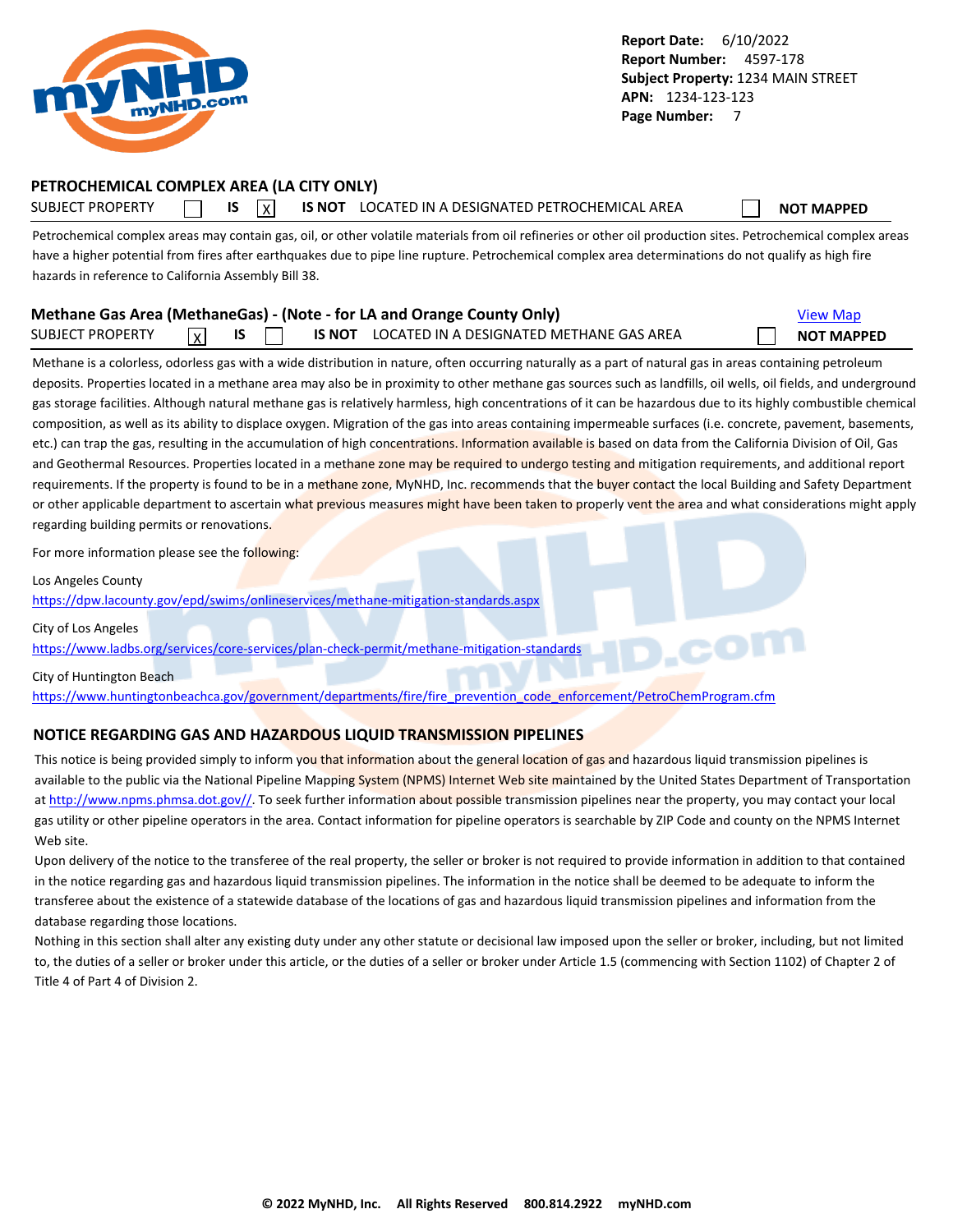<span id="page-8-0"></span>

## **CITY/COUNTY HAZARD DISCLOSURE EXPLANATIONS**

MyNHD provides information on locally identified natural hazards as an additional service because their disclosure to purchasers is either required by ordinance or the information is available on maps publicly available from various City and County sources. This service also supplements and completes the natural hazard information required by the California Civil Code 1103.

The Subject Property:

| $\Box$ IS $\overline{X}$ IS NOT Located in a Supplemental Flood Hazard Zone.                                 | NOT MAPPED        |                 |
|--------------------------------------------------------------------------------------------------------------|-------------------|-----------------|
| $\boxed{\mathsf{X}}$ IS $\boxed{\phantom{1}}$ IS NOT Located in a Supplemental Fire Hazard Zone (Very High). | NOT MAPPED        | <b>View Map</b> |
| $\Box$ IS $\overline{X}$ IS NOT Located in a Supplemental Earthquake Fault Hazard Zone.                      | NOT MAPPED        |                 |
| $\Box$ IS $\overline{X}$ IS NOT Located in a Supplemental Seismic Geologic Hazard Zone.                      | NOT MAPPED        |                 |
| $\Box$ IS $\overline{X}$ IS NOT Located in an Expansive/Subsidence Soil Area.                                | <b>NOT MAPPED</b> |                 |

**Flood Hazard Zones:** Supplemental flood zones include information not covered by Special Flood Hazard Areas as designated by the Federal Emergency Management Agency or by Dam Inundation zones as reported by the California State Office of Emergency Services. These can include tsunamis, runoff hazards, historical flood data and additional dike failure hazards.

**Fire Hazard Zones:** Local agencies may, at their discretion, include or exclude certain areas from the requirements of California Government Code Section 51182 (imposition of fire prevention measures on property owners), following a finding supported by substantial evidence in the record that the requirements of Section 51182 either are, or are not necessary for effective fire protection within the area. Any additions to these maps that MyNHD has been able to identify and substantiate are included in this Report.

**Earthquake Fault Hazard Zones:** Many local jurisdictions have different or higher standards then the State of California for the identification of active earthquake fault zones. These jurisdictions have created their own maps which indicate the active faults according to these alternate standards. Some jurisdictions also recommend or require the disclosures of potentially active faults. MyNHD has attempted to include all official and publicly available maps indicating earthquake faults identified by these jurisdictions.

Seismic/Geologic Hazard Zones: The California Division of Mines and Geology ("DMG") has not completed the project assigned it by Section 2696 of the California Public Resources Code to identify areas of potential seismic hazards within the State of California. The DMG and the United States Geological Survey have performed many valuable studies that supplement the Section 2696 maps and fill many missing areas. These maps were reviewed in the preparation of this Report. Also included in this Report is the review of maps that indicate many hazards that may or may not be seismically related, including, but not limited to, landslides, debris flows, mudslides, coastal cliff instability, volcanic hazards, and avalanches. Many cities and counties require geologic studies before any significant construction if the subject property is in or near a geologic hazard known to them. MyNHD has attempted to include all official and publicly available maps indicating geologic hazards identified by these jurisdictions.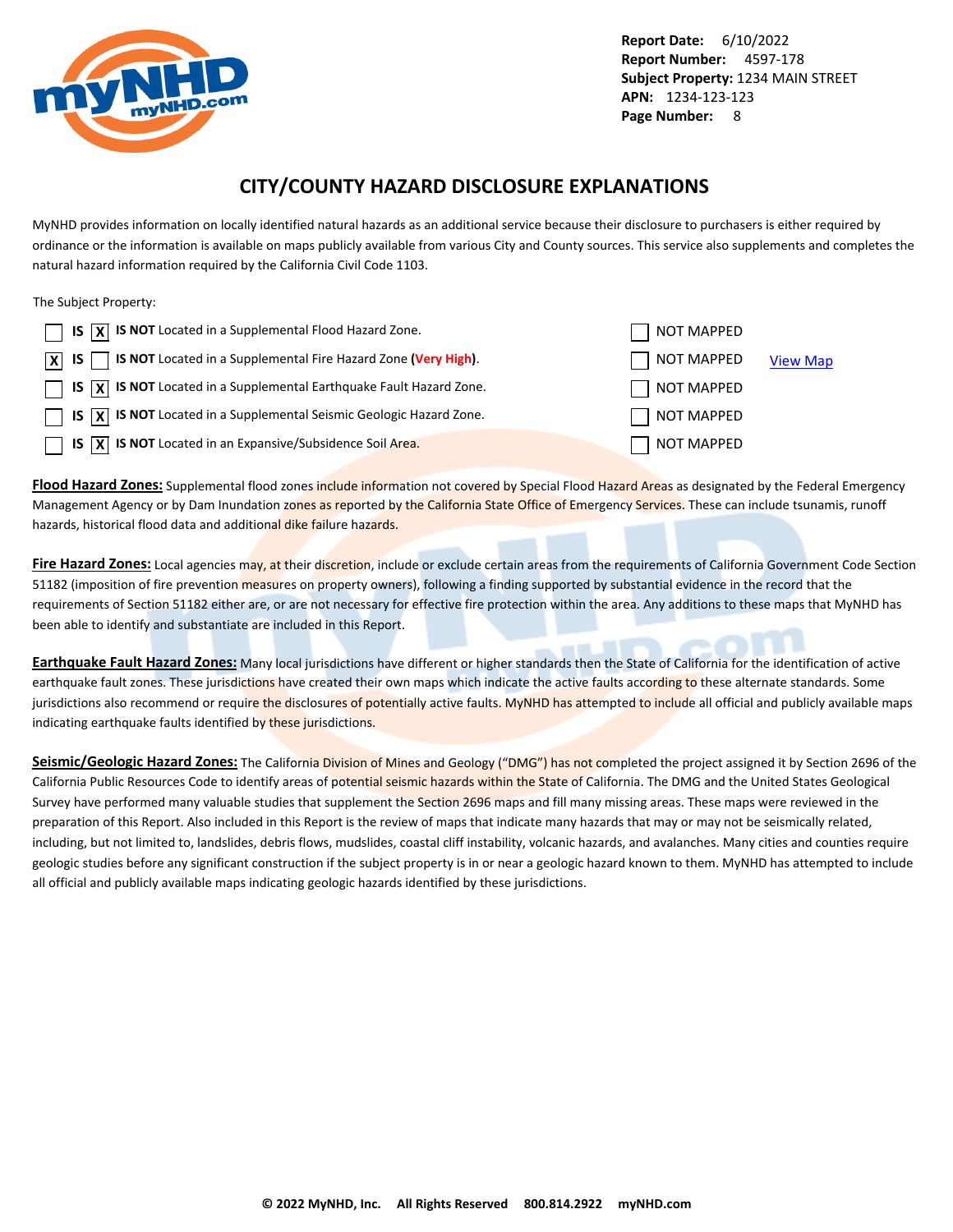

## **CITY/COUNTY HAZARD DISCLOSURE EXPLANATIONS (CONTINUED)**

**Expansive/Subsidence Soils:** Expansive soils are soils which have a potential to undergo significant changes in volume, either shrinking or swelling, with changes in moisture content. Periodic shrinking and swelling of expansive soils can cause extensive damage to buildings, other structures and roads. Soils containing clays have variable potential for volume changes. High, or Expansive, indicates the dominant soil condition. Detailed investigations are required to fully evaluate the shrink-swell characteristics of soils at any given site. Check with your local building department if there is a question as to special requirements for various soils conditions in their jurisdiction as they may impose additional requirements for new or additional construction.

The main cause of subsidence in California is groundwater pumping. The effects of subsidence include damage to buildings and infrastructure, increased flood risk in low-lying areas, and lasting damage to groundwater aquifers and aquatic ecosystems.

## **SB-63 FIRE PREVENTION NOTICE REGARDING MAPS**

On September 28, 2021, California passed SB-63 which creates additional disclosures in real estate transactions for the purposes of fire prevention, vegetation management, and defensible space. The new law required disclosure to buyers in real estate transactions relative to transactions in certain state and local fire hazard severity zones. Disclosure is required based upon the maps available and MyNHD is providing fire hazard severity zone notices in this report based upon those maps. Cal Fire has advised MyNHD that new maps are in process in many areas. As new maps become available, MyNHD will be including them in reports.

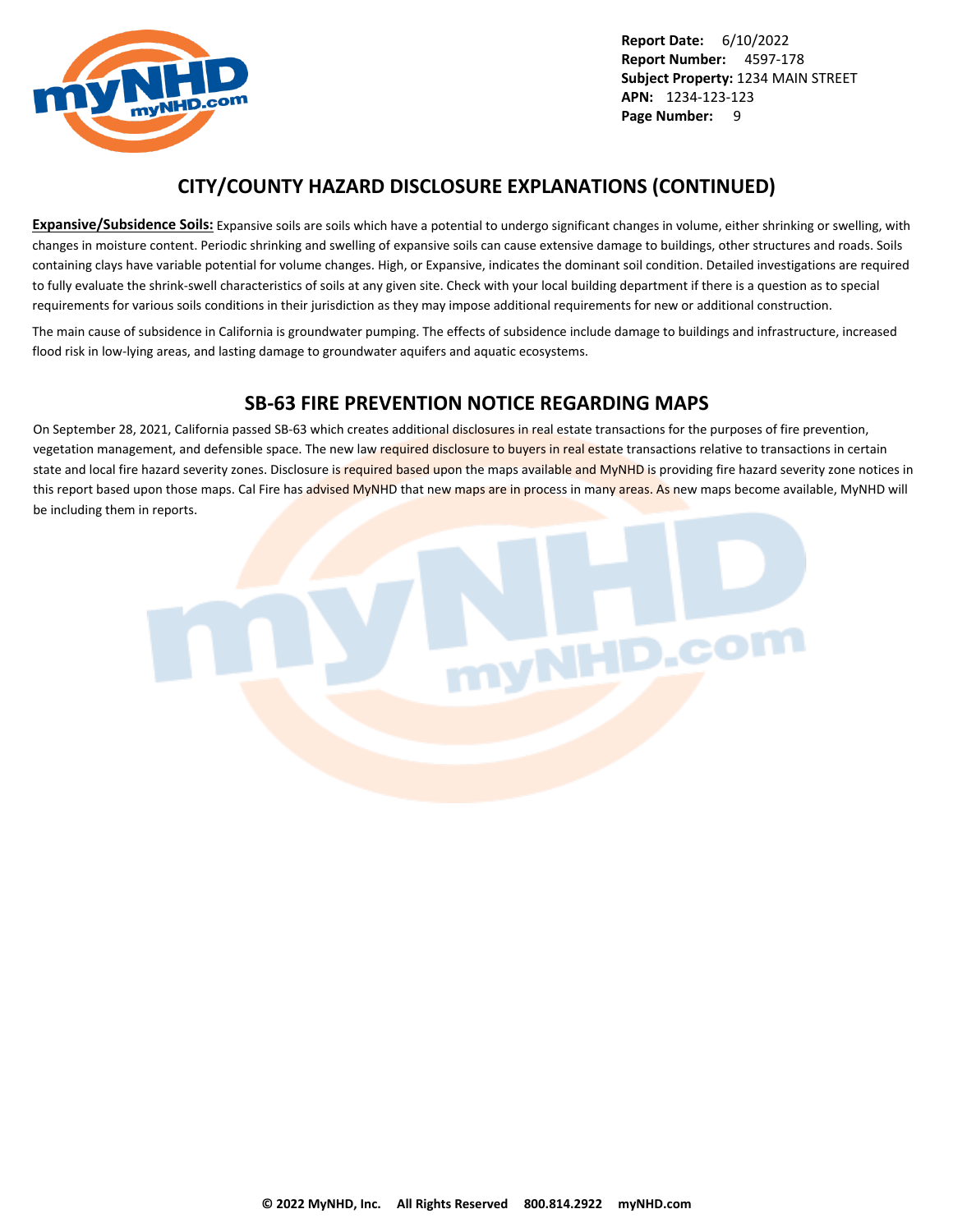<span id="page-10-0"></span>

#### **MELLO-ROOS COMMUNITY FACILITIES DISTRICT(S)**

### SUBJECT PROPERTY **15** IS **X** IS NOT SUBJECT TO MELLO-ROOS COMMUNITY FACILITIES DISTRICT SPECIAL TAX LIEN(S).

Mello-Roos Community Facilities Districts ("CFD") provide a method of financing certain public capital facilities and services especially in developing areas and areas undergoing rehabilitation. Public improvements funded by Mello-Roos CFDs may include, but are not limited to, roads, schools, water, sewer and storm drain facilities. Public services funded by Mello-Roos CFDs may include, but are not limited to, police and fire protection services, recreation program services, and flood or storm protection services. Mello-Roos CFDs commonly fund the construction of public improvements through the issuance of bonds. A special tax lien is placed on property within the district for the annual payment of principal and interest as well as administrative expenses. Typically, the annual special tax continues until the bonds are repaid, or until special taxes are no longer needed. In most instances, but not all, the special tax is collected with regular property taxes.

This property is within the Mello-Roos CFD(s) listed below and is subject to a special tax that will appear on the property tax bill. This special tax is in addition to the regular property taxes and any other charges and benefit assessments that will be listed on the property tax bill. This special tax may not be imposed on all parcels within the city or county where the property is located. This special tax is used to provide public facilities or services that are likely to particularly benefit the property.

The maximum tax rate, the maximum tax rate escalator, and the authorized facilities which are being paid for by the special taxes and by the money received from the sale of bonds which are being repaid by the special taxes, and any authorized services are indicated below. These facilities may not yet have all been constructed or acquired and it is possible that some may never be constructed or acquired.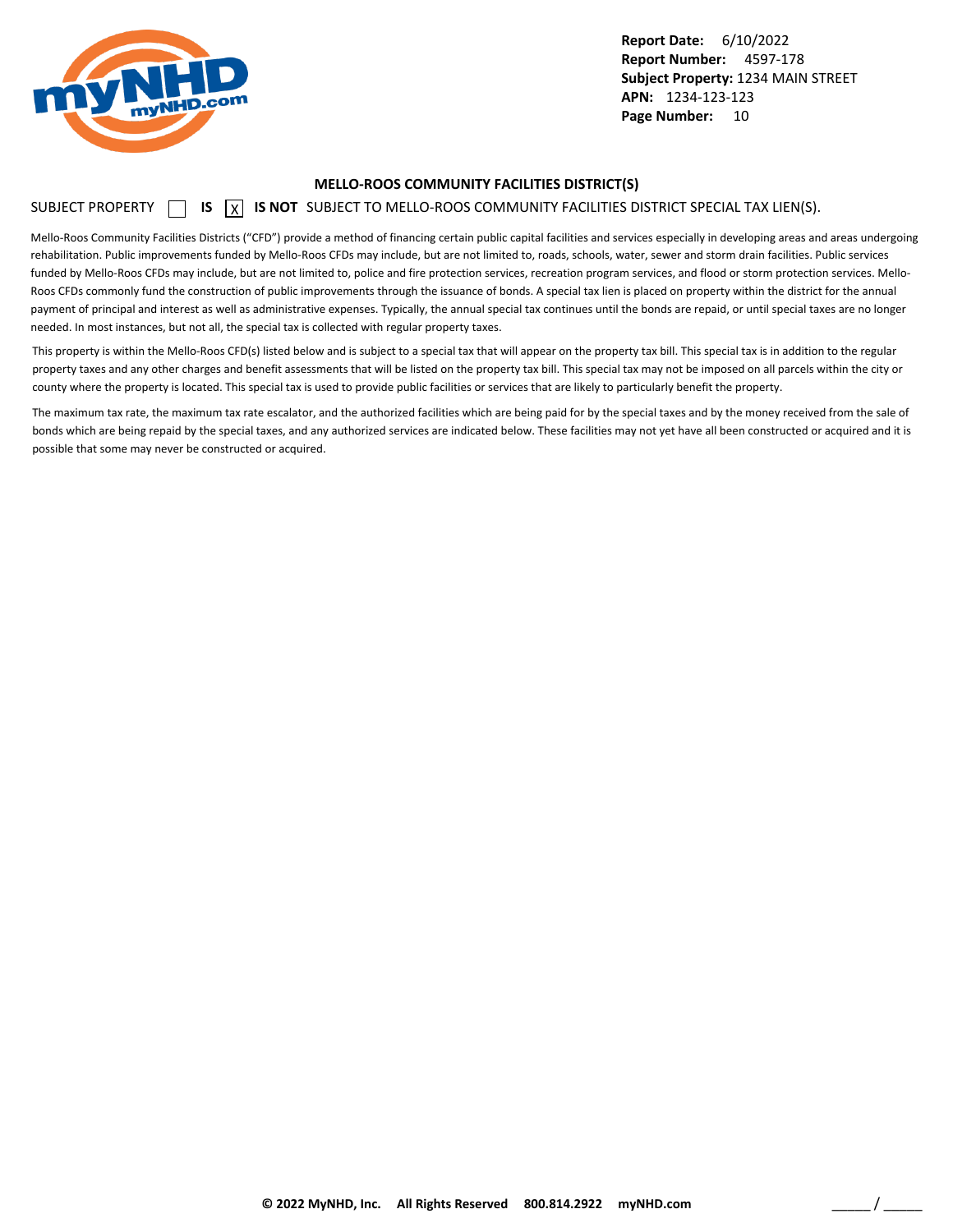<span id="page-11-0"></span>

#### **1915 BOND ACT ASSESSMENT DISTRICT(S)**

SUBJECT PROPERTY  $\Box$  **IS**  $\Box$  **IS NOT** SUBJECT TO IMPROVEMENT BOND ACT OF 1915 SPECIAL ASSESSMENTS LIEN(S).

1915 Bond Act Assessment Districts ("AD") provide a method of financing certain public capital facilities. Public improvements funded by 1915 Bond Act Assessment Districts may include, but are not limited to, roads, sewer, water and storm drain systems, and street lighting. 1915 Bond Act Assessment Districts commonly fund the construction of public improvements through the issuance of bonds. A special assessment lien is placed on property within the Assessment District. The lien amount is calculated according to the specific benefit that an individual property receives from the improvements and is amortized over a period of years. 1915 Bond Act Assessments Districts can be prepaid at any time. In most instances, but not all, the assessment is collected with regular property taxes.

This property is within the 1915 Bond Act Assessment District(s) named below and is subject to annual assessment installments levied by the assessment district that will appear on the property tax bill. The annual assessments are in addition to the regular property taxes and any other charges and benefit assessments that will be listed on the property tax bill. The assessment district(s) has issued bonds to finance the acquisition or construction of certain public improvements that are of direct and special benefit to property within the assessment district. The bonds will be repaid from annual assessment installments on property within the assessment district. The special assessment is used to provide public facilities that are likely to particularly benefit the property.

The annual assessment installment and public facilities that are being paid for by the money received from the sale of bonds that are being repaid by the assessments are indicated below. These facilities may not yet have all been constructed or acquired and it is possible that some may never be constructed or acquired.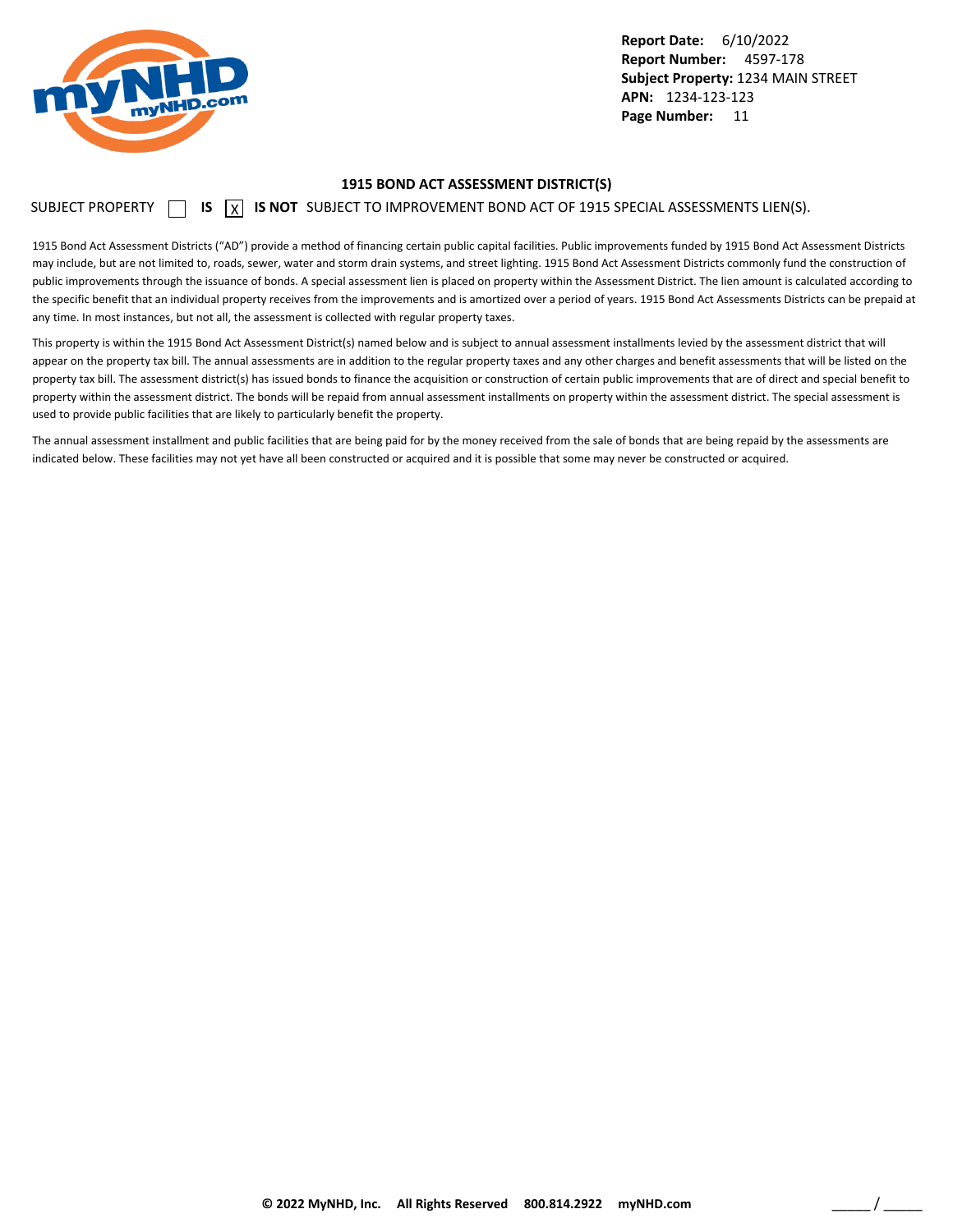<span id="page-12-0"></span>

## **BREAKDOWN OF THE 2021-2022 PROPERTY TAX BILL**

This report is an estimate of the original secured property tax bill charges for the above-mentioned property using information obtained from the County on a given date. Changes made by the County or the underlying public agencies levying charges against this property after the date of this Report may not be reflected in this Report.

| $\mathbf{1}$ . | <b>Combined Ad Valorem Tax Charges</b>                                     | <b>Ad Valorem Tax</b>                             | \$18,986.23 |
|----------------|----------------------------------------------------------------------------|---------------------------------------------------|-------------|
|                | County of Los Angeles (213) 974-7175                                       | General                                           |             |
|                | Basic Prop 13 Levy & Voter Approved Ad Valorem Taxes:                      | \$18,986.23                                       |             |
|                | <b>Estimated Tax Rate:</b>                                                 | 1.175208%                                         |             |
|                | <b>Direct Assessments</b>                                                  |                                                   |             |
| 2.             | Los Angeles County Trauma and Emergency Services                           | <b>Police, Fire or Emergency Medical Services</b> | \$95.86     |
|                | County of Los Angeles (866) 587-2862                                       | Health                                            |             |
| 3.             | Safe Clean Water Program Funding (Measure W)                               | <b>Water Assessment</b>                           | \$70.95     |
|                | County of Los Angeles (626) 300-3331                                       | Safe Clean Water Program                          |             |
| 4.             | <b>Lighting Maintenance District</b>                                       | Landscaping & Lighting Maintenance District       | \$47.76     |
|                | City of Los Angeles (213) 847-1821                                         | <b>Lighting Maintenance</b>                       |             |
| 5.             | Special Tax (Measure A)                                                    | 2/3 Voter Approved Special Tax                    | \$38.43     |
|                | Los Angeles County Regional Park and Open Space District (213)<br>738-2985 | Park and Recreation Maintenance                   |             |
| 6.             | <b>Flood Control</b>                                                       | 1982 Act Benefit Assessment District              | \$22.83     |
|                | County of Los Angeles (626) 458-5165                                       | <b>Flood Control</b>                              |             |
| 7.             | <b>Stormwater Pollution Abatement</b>                                      | <b>Sewer or Water Charge</b>                      | \$18.20     |
|                | City of Los Angeles (213) 847-5224                                         | Stormwater                                        |             |
| 8.             | Landscape and Lighting District No. 96-1                                   | Landscaping & Lighting Maintenance District       | \$16.75     |
|                | City of Los Angeles (213) 847-1821                                         | Landscape and Lighting                            |             |
| 9.             | <b>Mosquito Abatement District</b>                                         | <b>Vector Control District</b>                    | \$11.65     |
|                | County of Los Angeles (310) 915-7370                                       | <b>Vector Control</b>                             |             |
|                | <b>Total Direct Assessment Charges:</b>                                    | \$322.43                                          |             |
|                | <b>Total 2021-2022 Amount</b>                                              | \$19,308.66                                       |             |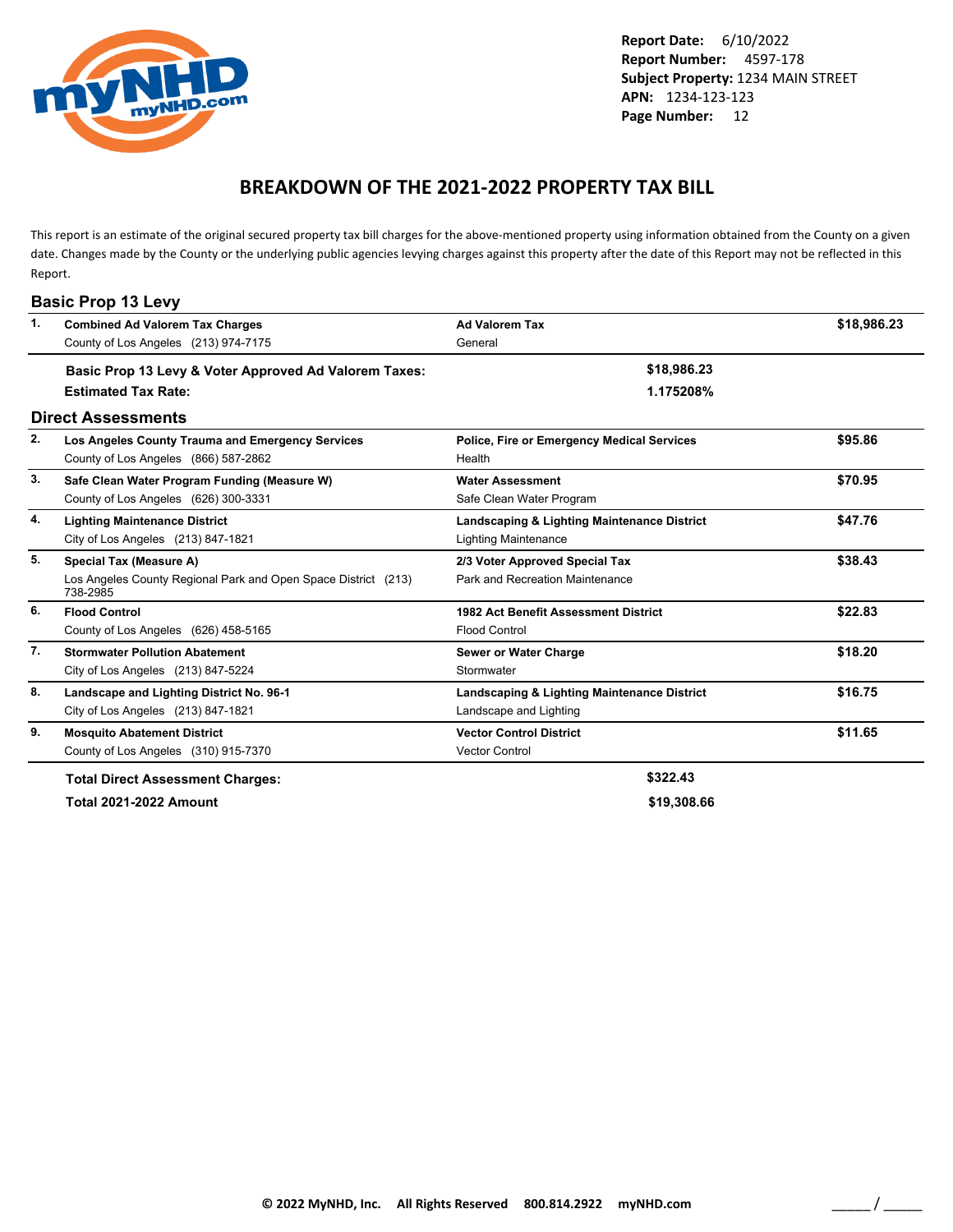

#### **Subject Property:** 1234 MAIN STREET ANYCITY, CA 90293-8814

#### **THIS IS A NOTIFICATION TO YOU PRIOR TO YOUR PURCHASING THIS PROPERTY.**

On July 1, 1983, California State law was changed to require the reassessment of property following a change of ownership or the completion of new construction. This reassessment may result in one or more supplemental tax bills being mailed to the assessed owner, in addition to the annual property tax bill. The calculator below is provided an estimate of the potential amount of supplemental taxes to be billed on the listed property.

Instantly calculate estimated property taxes and supplemental taxes on our website: (or manually calculate below). Instant Tax Calculator: <https://www.mynhd.com/suptax/calculator/844302/d7af584553968839afc77252275e5eca>

## **SUPPLEMENTAL TAX CALCULATOR (ESTIMATE ONLY)**

|  | 1,615,564.00 |
|--|--------------|
|  |              |
|  |              |
|  |              |

If a supplemental event occurs between June 1 and December 31, only one supplemental tax bill or refund check is issued. This bill or refund accounts for the property's change in value for the period between the first day of the month following the event date and the end of the current fiscal year (i.e., the following June 30). If, however, a supplemental event occurs between January 1 and May 31, two supplemental tax bills or refund checks are issued. The second bill or refund accounts for the property's change in value for the entire 12 months of the coming fiscal year, beginning on the following July 1.

#### **IF SALE DATE FOR THE RESIDENTIAL PROPERTY IS BETWEEN THE MONTHS OF JANUARY THROUGH MAY:**

| IF SALE DATE FOR THE RESIDENTIAL PROPERTY IS BETWEEN THE MONTHS OF JUNE THROUGH DECEMBER: |  |  |
|-------------------------------------------------------------------------------------------|--|--|
|                                                                                           |  |  |
|                                                                                           |  |  |

#### **Proration Month-of-Sale Factor**

| TABLE 1. |        |                 | TABLE 2. |  |
|----------|--------|-----------------|----------|--|
| January  | 0.4167 | June            | 1.0000   |  |
| February | 0.3333 | July            | 0.9167   |  |
| March    | 0.2500 | <b>August</b>   | 0.8333   |  |
| April    | 0.1667 | September       | 0.7500   |  |
| May      | 0.0833 | October         | 0.6667   |  |
|          |        | <b>November</b> | 0.5833   |  |
|          |        | December        | 0.5000   |  |

Real Property Taxes in California are influenced by several factors, including but not limited to the reassessment rules pursuant to Proposition 13, appraisal values, and bonds. As such, this calculator is not intended to provide a representation of the actual tax amounts that will be assessed. This information is provided for informational and planning purposes only, and should not be relied upon to make a determination regarding acquisition of a property. This calculator does not account for supplemental taxes that may be due as a result of the sale of a property or construction at a property which could result pursuant to Proposition 13. MyNHD, Inc. makes no representation regarding the actual amount of tax that will be assessed on any particular property. For specific questions or actual tax calculations, please call the tax assessor's office for the county in which the subject property is located.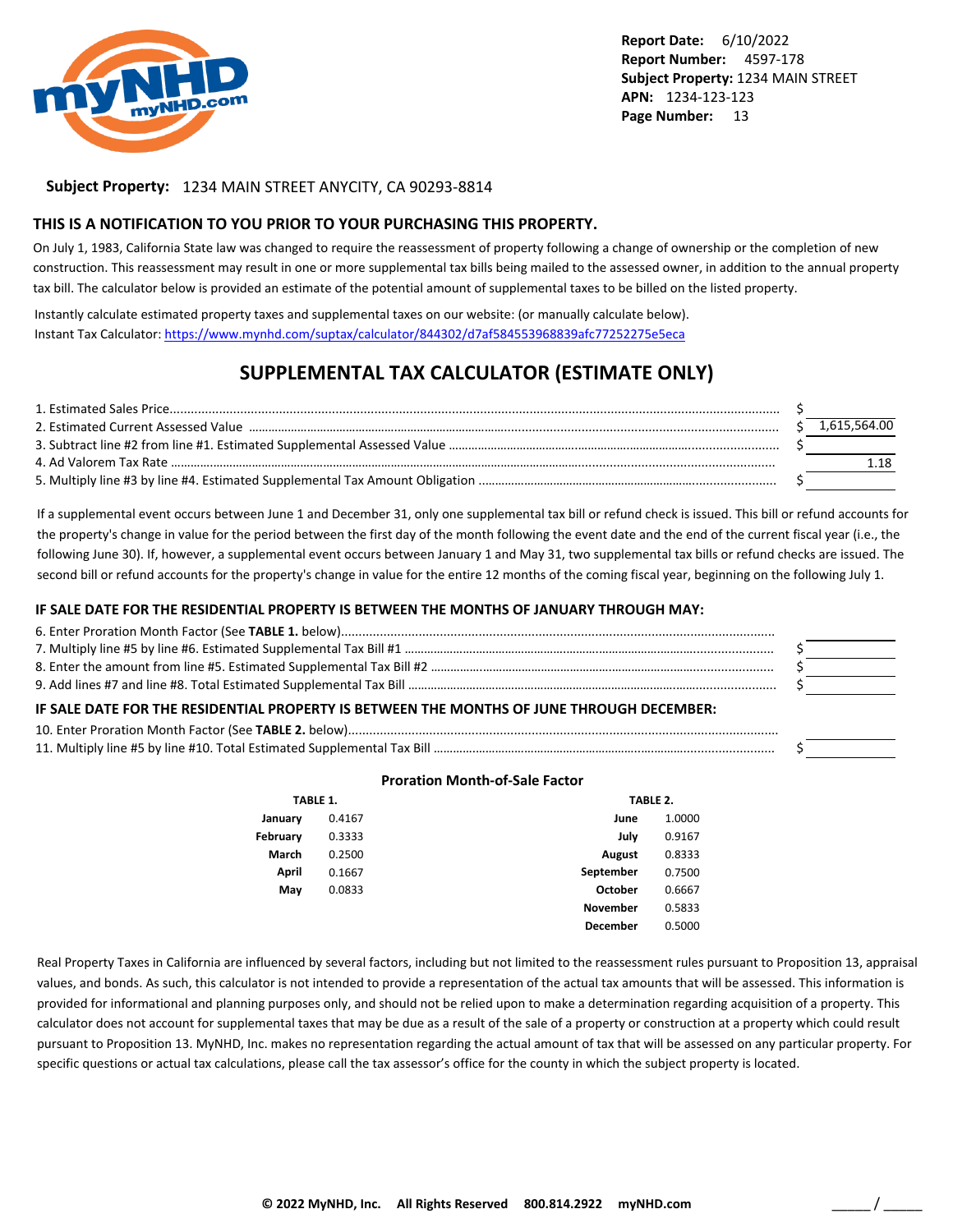<span id="page-14-0"></span>

## **NOTICE OF SUPPLEMENTAL PROPERTY TAX BILL**

In accordance with Section 1102.6c of the Civil Code, it is the sole responsibility of the seller of any real property, or his or her agent, to deliver to the prospective purchaser a disclosure notice of the following:

**California property tax law requires the Assessor to revalue real property at the time the ownership of the property changes. Because of this law, you may receive one or two supplemental tax bills, depending on when your loan closes.**

**The supplemental tax bills are not mailed to your lender. If you have arranged for your property tax payments to be paid through an impound account, the supplemental tax bills will not be paid by your lender. It is your responsibility to pay these supplemental bills directly to the Tax Collector. If you have any question concerning this matter, please call your local Tax Collector's Office.**

As stated above, California law requires that the Assessor re-appraise property upon a change of ownership or the completion of new construction (the "Triggering Event"). This re appraisal results in a supplemental tax assessment which is based on the difference between the new value and the old value of the property, multiplied by the property's Ad Valorem tax rate. The resulting Supplemental Tax amount is then pro-rated, based upon the number of months remaining in the fiscal year in which the Triggering Event occurred.

The number of tax bills which will be issued also depends on the date the event Triggering Event occurred. If the change of ownership or new construction is completed between January 1st and May 31st, the result will be two supplemental assessments levied on two supplemental tax bills. If the event occurs between June 1st and December 31st, then only one supplemental bill will be issued.

nyNHD.com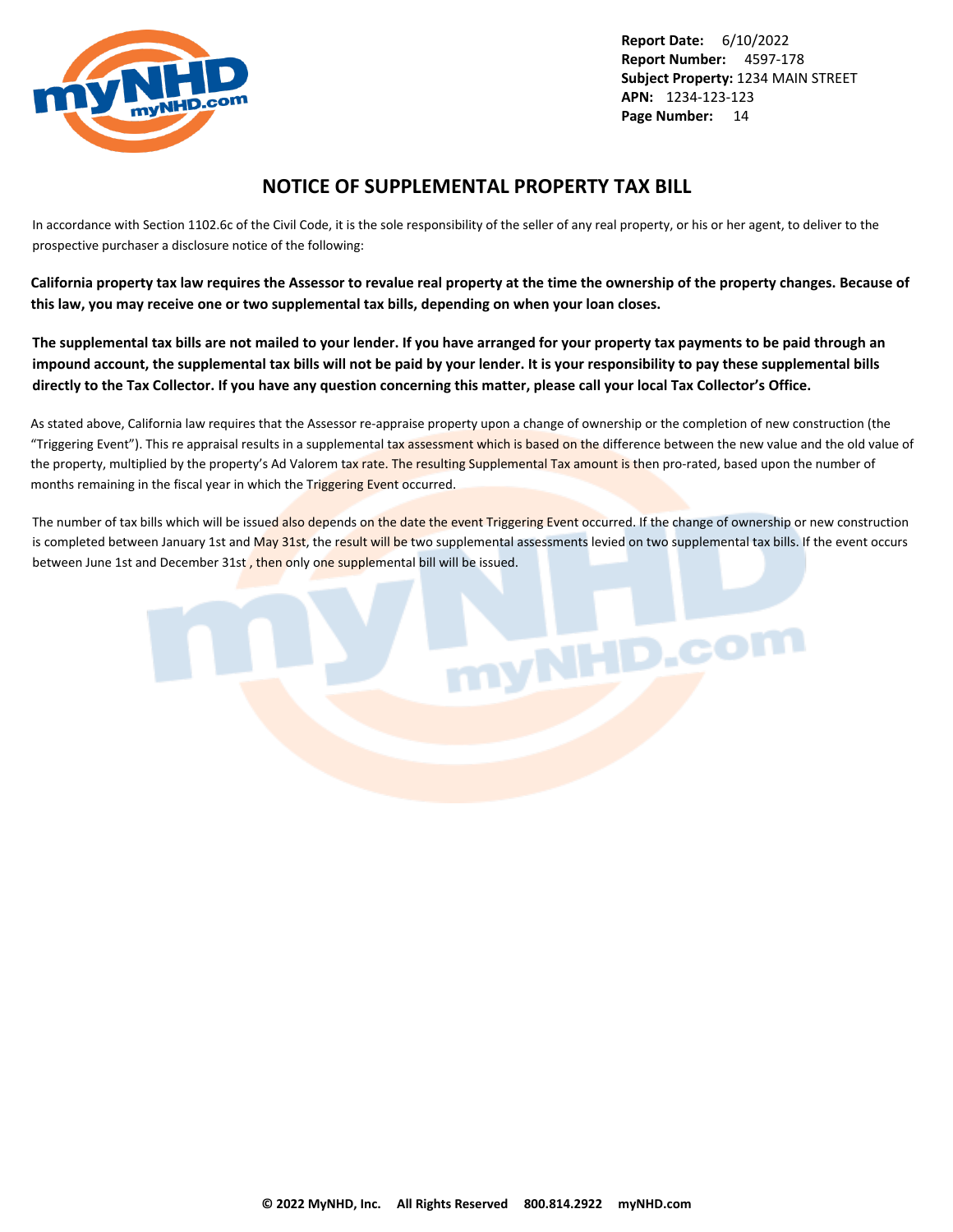<span id="page-15-0"></span>

## **NOTICE OF DATABASE DISCLOSURE**

Pursuant to Section 290.46 of the Penal Code, information about specified registered sex offenders is made available to the public via an Internet Website by the Department of Justice at <www.meganslaw.ca.gov>. Depending on an offender's criminal history, this information will include either the address at which the offender resides or the community of residence and Zip Code in which he or she resides. California Law (AB 488), signed by the Governor on September 24, 2004, provides the public with Internet access to detailed information on registered sex offenders. The Sex Offender Tracking Program of the California Department of Justice maintains the database of the locations or persons required to register pursuant to paragraph (1) of subdivision (a) of Section 290.46 of the Penal Code. The online database is updated with data provided by local sheriff and police agencies on an ongoing basis. It presents offender information in 13 languages; may be searched by sex offender's specific name, zip code, or City/County provides access to detailed personal profile information on each registrant; and includes a map of the neighborhood surrounding any particular property.

#### **California Department of Justice Information Sources:**

Megan's Law Sex Offender Locator Web Site: <http://www.meganslaw.ca.gov>. California Department of Justice Megan's Law Email Address: [meganslaw@doj.ca.gov](mailto:meganslaw@doj.ca.gov).

#### **Local Information Locations for the Subject Property:**

All sheriffs' departments and every police department in jurisdiction with a population of 200,000 or more are required to make a CD-ROM available free to the public for viewing. Although not required, many other law enforcement departments in smaller jurisdictions make the CD-ROM available as well. Please contact the local law enforcement department to investigate availability.

## **CONTAMINATED WATER ADVISORY**

According to the Public Policy Institute of California almost 400 small rural water systems and schools are unable to provide safe drinking water. In some areas, nitrate produced by nitrogen fertilizers and manure—is polluting local groundwater basins. Chemicals such as arsenic, chromium-6 and lead are also a challenge.

The San Joaquin Valley is particularly hard hit by nitrate: 63 percent of the state's public water systems that report violations of health standards for the contaminant in 2015 were in the Valley. Nitrate is the most critical and immediate contaminant in the San Joaquin Valley according to Thomas Harter University of California, Davis.

About 1 million Californians can't safely drink their tap water. Approximately 300 water systems in California currently have contamination issues ranging from nitrates, arsenic lead and uranium at levels that create severe health issues.

**In particular the city of Fresno has Lead contamination in the northeast portion of the city.**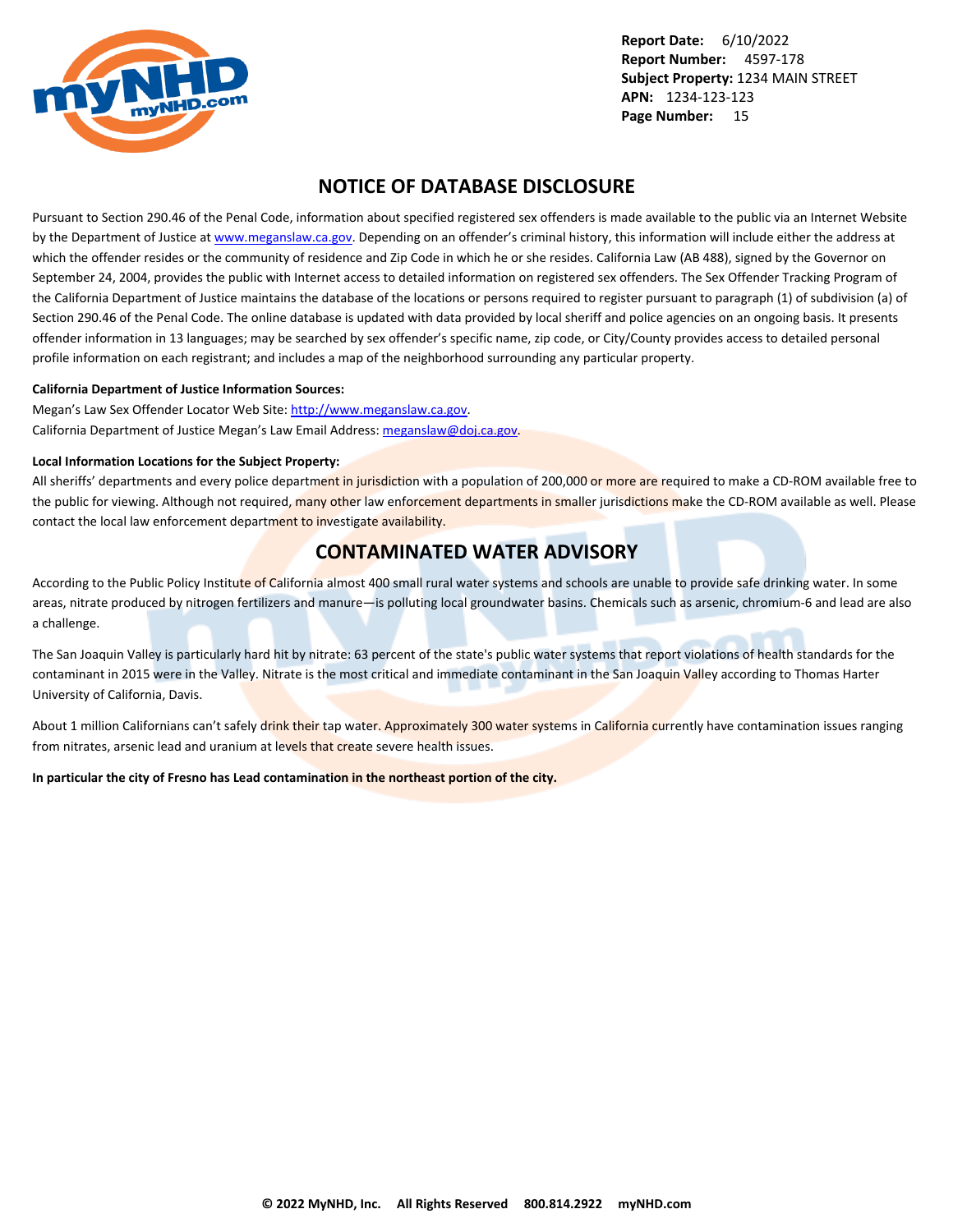<span id="page-16-0"></span>

## **NOTICE OF CALIFORNIA'S 2013 ENERGY EFFICIENCY STANDARDS**

Public Resources Code Sections 25402 and 25402.1 were enacted in 1975 as part of the enabling legislation establishing the California Energy Commission and its basic mandates. These sections require the Energy Commission to adopt, implement, and periodically update energy efficiency standards for both residential and nonresidential buildings.

 The Standards must be cost effective based on the life cycle of the building, must include performance and prescriptive compliance approaches, and must be periodically updated to account for technological improvements in efficiency technology. Accordingly, the California Energy Commission has adopted and periodically updated the Standards (codified in Title 24, Part 6 of the California Code of Regulations) to ensure that building construction, system design and installation achieve energy efficiency and preserve outdoor and indoor environmental quality. The Standards establish a minimum level of building energy efficiency. A building can be designed to a higher efficiency level, resulting in additional energy savings.

 The 2013 Building Energy Efficiency Standards, which are effective July 1, 2014, focus on several key areas to improve the energy efficiency of newly constructed buildings and additions and alterations to existing buildings, and include requirements that will enable both demand reductions during critical peak periods and future solar electric and thermal system installations. The most significant efficiency improvements to the residential Standards are proposed for windows, envelope insulation and HVAC system testing. The most significant efficiency improvements to the nonresidential Standards are proposed for lighting controls, windows, unitary HVAC equipment and building commissioning. New efficiency requirements for process loads such as commercial refrigeration, data centers, kitchen exhaust systems and compressed air systems are included in the nonresidential Standards. The 2013 Standards include expanded criteria for acceptance testing of mechanical and lighting systems, as well as new requirements for code compliance data to be collected in a California Energy Commission-managed repository. Compliance with the standard is assured by hiring a contractor who is properly licensed, and doing the installation with a building permit so that the City Building Inspector can check the work when completed. For more information, visit [http://](http://www.energy.ca.gov/title24/2013standards/) [www.energy.ca.gov/title24/2013standards/](http://www.energy.ca.gov/title24/2013standards/).

## **NOTICE OF WILLIAMSON ACT**

The [Williamson Act](http://www.conservation.ca.gov/dlrp/lca) (California Land Conservation Act of 1965: Government Code Section 51200 et. seq.) is a state agricultural land protection program in which local governments elect to participate. The intent of the program is to preserve agricultural lands by discouraging their premature and unnecessary conversion to urban uses. No later than 20 days after a city or county enters into a contract with a landowner pursuant to this chapter, the clerk of the board or council, as the case may be, shall record with the county recorder a copy of the contract which would impart notice and therefore appear in the title report.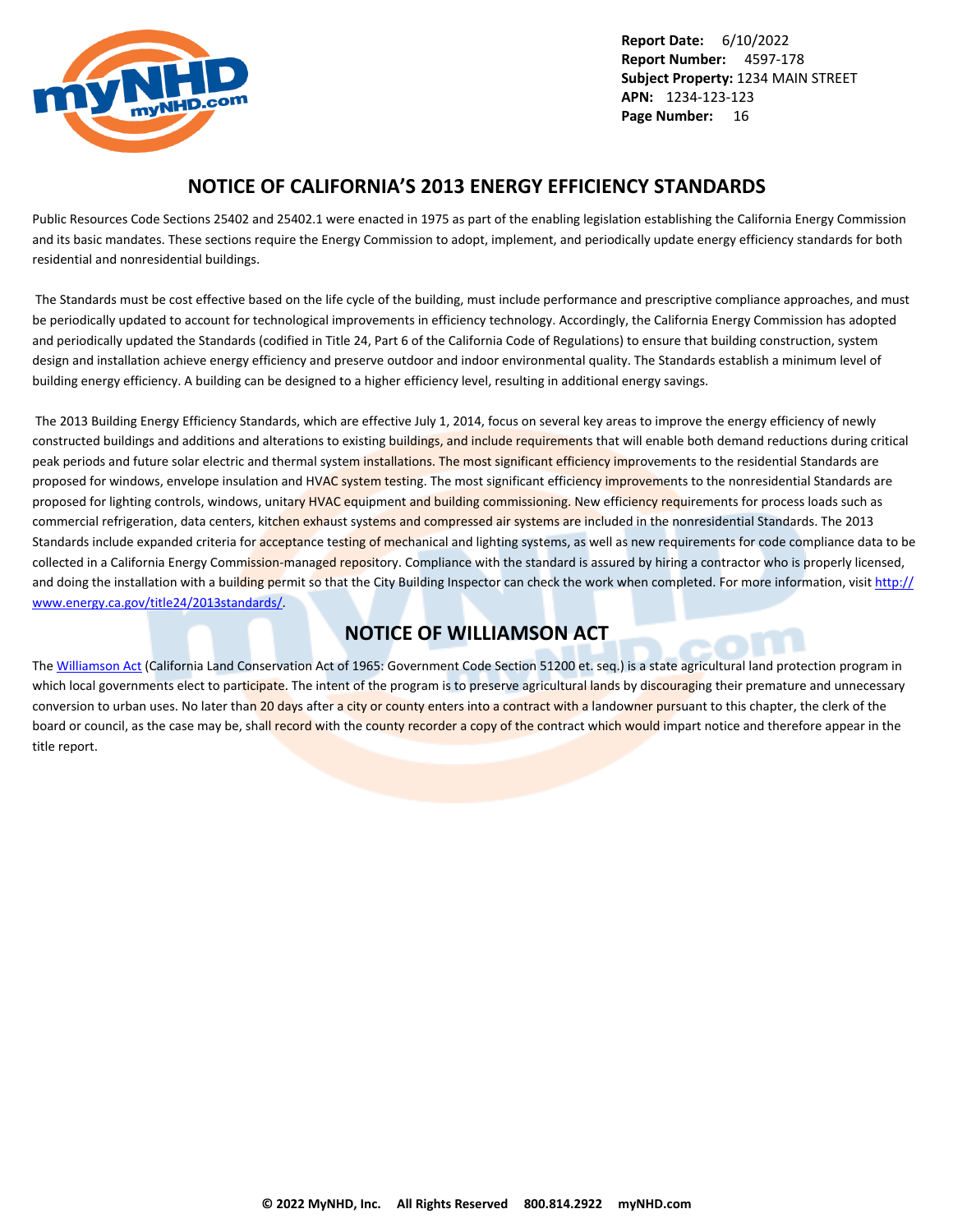<span id="page-17-0"></span>

## **NOTICE OF METHAMPHETAMINE CONTAMINATION**

The Methamphetamine Contaminated Property Act of 2005 requires the clean up of the property so it can be safe for occupancy if the property is found to be contaminated. In addition the bill provides for the imposition of a civil penalty (fines up to \$5,000) upon a property owner who does not provide a notice or disclosure in writing and acknowleged by the buyer as required by the act, or upon a person who violates an order issued by the local health officer prohibiting the use or occupancy of a property contaminated by a methamphetamine laboratory activity.

This law also requires the Department of Environmental Health (DEH) to respond to complaints of potentially contaminated property which includes evaluating the property, testing for contamination, notifying and posting of warning notices, issuing orders prohibiting occupancy if the site is not safe, as well as overseeing the ultimate return of the property to a safe environment. Property owners are responsible for all the costs that may be associated with these actions.

## **NOTICE OF ABANDONED WELLS**

According to the California Department of Water Resources an abandoned or "permanently inactive well" is a well that has not been used for a period of one year. Abandoned wells that are not properly sealed are a potential hazard to people and animals and may be a potential site of illegal waste disposal. Abandoned wells may allow contamination of groundwater. Abandoned wells should be destroyed in accordance with methods developed by the Department of Water Resources pursuant to Section 13800 of the Water Code.

## **NOTICE OF OIL AND GAS WELLS**

California is a leading oil producer with most production in Los Angeles, Kern, Fresno, and Ventura Counties. There are thousands of idle and "orphan" wells. An idle well is a well that has not produced oil and/or gas or has not been used for fluid injection for six months during the last five years. The Division of Oil, Gas, and Geothermal Resources tracks and maintains an idle-well inventory. According to the Division an abandoned or "orphan" well is a well that has been deserted and has no viable operator or owner. The Division plugged 1,062 orphan wells from 1977 to 2004 at a cost of 14.8 million dollars. Oil and gas wells pose a threat to humans for fall hazard, fire hazard, groundwater contamination, methane gas seeps, and other hazards.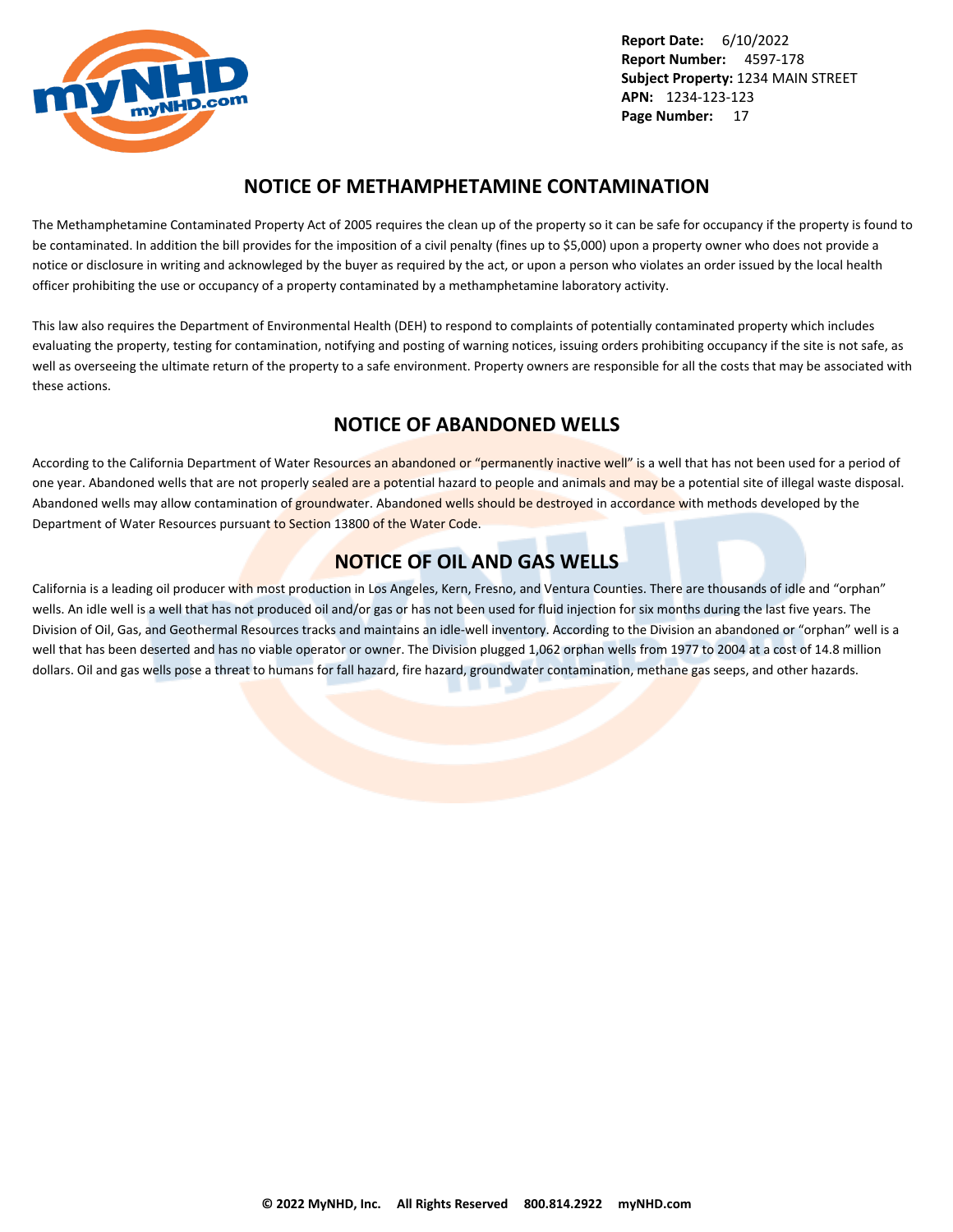<span id="page-18-0"></span>

## **NOTICE OF NATURALLY OCCURRING ASBESTOS**

Asbestos refers to naturally-occurring fibrous minerals found throughout the State of California. Serpentine, an ultra-mafic rock, contains asbestos and is commonly found in the Sierra foothills, the Coast Ranges, and the Klamath Mountains. On residential properties, naturally-occurring asbestos sources are typically dust from unpaved roads or driveways. Paving the unpaved driveways or roads can help to reduce exposure to asbestos. Asbestos is a known carcinogen and exposure may increase the risk of lung cancer. It is recommended that prospective buyers in an area designated as a Naturally Occurring Asbestos Zone consult an appropriate expert(s) who can test and identify naturally occurring asbestos rocks, on or near the property, which are exposed and may present a health risk. For more information please visit the Air Resources Board of the California Environmental Protection Agency website: [http://](http://www.arb.ca.gov/homepage.htm) [www.arb.ca.gov/homepage.htm](http://www.arb.ca.gov/homepage.htm).

## **RADON GAS ADVISORY**

THE COUNTY IN WHICH THE SUBJECT PROPERTY IS LOCATED IS DESIGNATED ZONE  $\overline{2}$  FOR RADON GAS POTENTIAL

Radon is a gas that is produced from the radioactive decay of uranium and thorium found in certain rock and soil types. Radon, an odorless and colorless gas, can move from the soil into buildings. Exposure to concentrated levels of radon can increase a person's risk of developing lung cancer.

The Highest Radon Potential, Zone 1, is set at 4.0pCi/l and above by the U.S. Environmental Protection Agency ("EPA"). Moderate Radon Potential, Zone 2, is set at between2.0pCi and 4.0pCi/l. Low Radon Potential, Zone 3, is set at less than 2.0pCi/l. The EPA recommends indoor radon testing for all homes and recommends radon reduction measures for homes with radon levels of 4.0pCi/l and above. Radon testing kits can be purchased by homeowners or homeowners can hire contractors to provide the testing. For more information please visit <http://www.MyNHD.com/booklets/RadonInformation.pdf>.

## **NOTICE OF ABANDONED MINES ADVISORY**

According to the Abandoned Mine Lands Unit of the State of California Department of Conservation, there are more than 165,000 mines features on more than 47,000 abandoned mine sites in the State of California. Approximately 84 percent of those sites contain physical safety hazards. The public is warned against entering any open shafts or mine openings. For more information please visit the Abandoned Mine Lands Unit website: [http://](http://www.conservation.ca.gov/omr/abandoned_mine_lands/Pages/Index.aspx) [www.conservation.ca.gov/omr/abandoned\\_mine\\_lands/Pages/Index.aspx](http://www.conservation.ca.gov/omr/abandoned_mine_lands/Pages/Index.aspx).

## **WOOD-BURNING HEATER ADVISORY**

The Clean Air Act is the law that defines EPA's responsibilities for protecting and improving the nation's air quality and the stratospheric ozone layer. Using a nationwide network of monitoring sites, EPA has developed ambient air quality trends for particle pollution, also called Particulate Matter (PM). Under the [Clean Air](http://www.epa.gov/airtrends/pm.html) Act, EPA sets and reviews national air quality standards for PM. Air quality monitors measure concentrations of PM throughout the country. EPA, state, tribal and local agencies use that data to ensure that PM in the air is at levels that protect public health and the environment.

"Particulate matter," also known as particle pollution or PM, is a complex mixture of extremely small particles and liquid droplets. Particle pollution is made up of a number of components, including acids (such as nitrates and sulfates), organic chemicals, metals, and soil or dust particles. The size of particles is directly linked to their potential for causing [health](http://www.epa.gov/pm/) problems. EPA is concerned about particles that are 10 micrometers in diameter or smaller because those are the particles that generally pass through the throat and nose and enter the lungs. Once inhaled, these particles can affect the heart and lungs and cause serious health effects. "Fine particles," such as those found in smoke and haze, are 2.5 micrometers in diameter and smaller. Approximately 10 million wood stoves are currently in use in the United States, and 70 to 80 percent of them are older, inefficient, conventional stoves that pollute.

[The Great American Woodstove Changeout](https://archive.epa.gov/bns/web/pdf/woodstovebrochure1_08.pdf) is a voluntary program designed to reduce particle pollution from woodstoves by encouraging people to replace older, more polluting stoves with EPA-certified stoves and fireplace inserts. It also provides information on building more efficient, less polluting fires. Certain jurisdictions have established legal requirements to reduce wood smoke. For example, some communities have restrictions on installing woodburning appliances in new construction. For more information on possible regulations in your area go to<https://www.epa.gov/residential-wood-heaters>.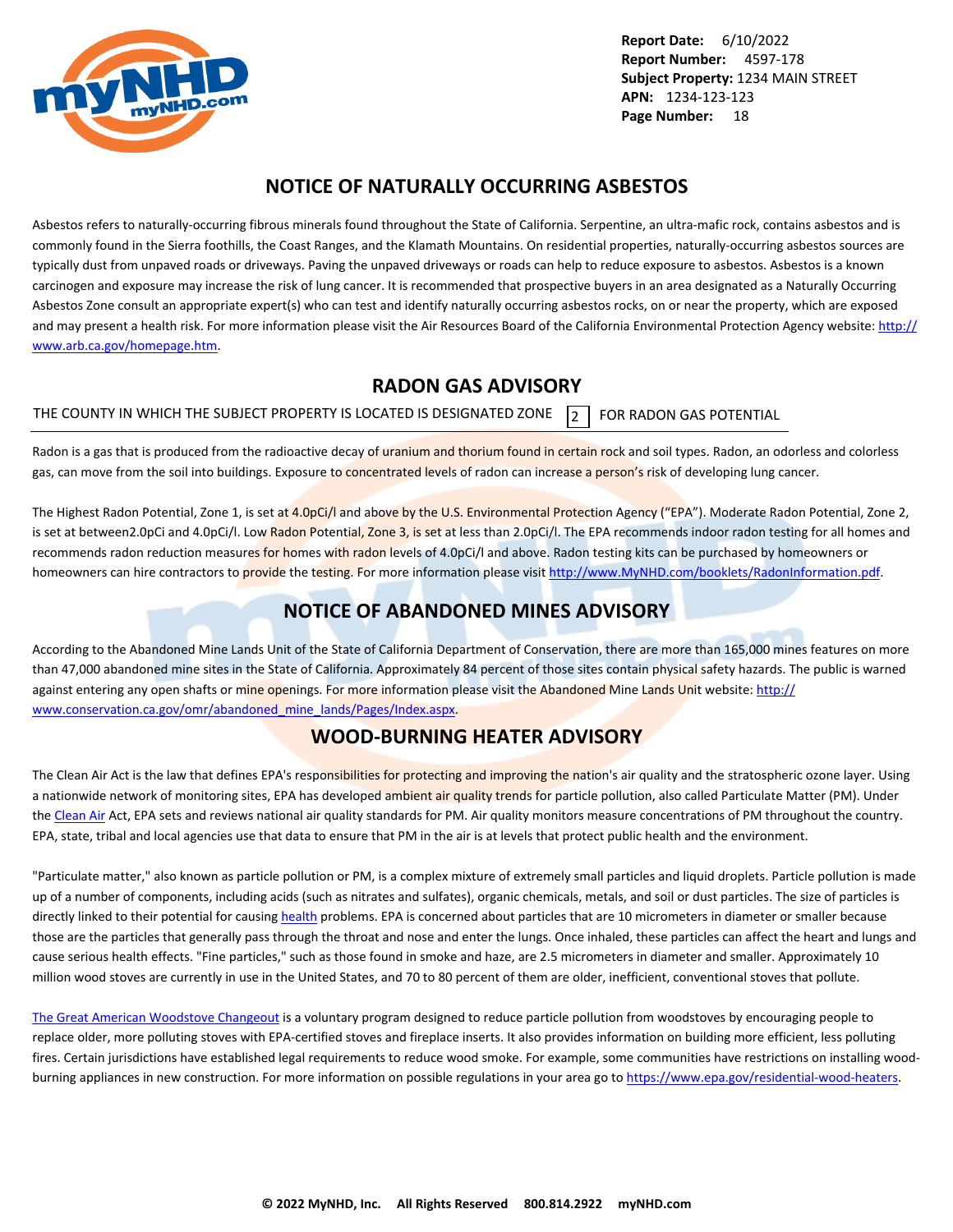<span id="page-19-0"></span>

## **TERMS AND CONDITIONS**

1. This Natural Hazard Disclosure Report ("Report") was prepared solely for one transaction and one escrow, as described on page 1 (collectively, the "Transaction"). This Report was prepared by ("MyNHD"). This Report may be used solely between this seller and this buyer for that single Transaction related to the property address and assessor's parcel number ("Property") provided to MyNHD.

2. Only the seller, buyer, listing agent/broker and selling agent/broker, if any, involved in the Transaction (collectively, the "Recipients") may use and rely on this Report and only after they have paid in full for the Report. Neither lenders nor subsequent buyers of the Property may use or rely on this Report. There are no third party beneficiaries to this Report even if they have a foreseeable relationship with any of the Recipients, or with the Property. This Report is time-sensitive; its information is accurate only as of the date referenced on Page 1 (the "Effective Date"). Taxes, governmental legislation and other matters affecting the Property after the Effective Date are not disclosed, and MyNHD expressly disclaims any duty to supplement this Report to disclose any taxes, legislation, changes or charges becoming effective after the Effective Date. If the Transaction does not close within a reasonable time after the Effective Date, MyNHD strongly recommends that a new report be ordered.

3. This Report may not be used in conjunction with any Natural Hazard Disclosure Statement ("NHDS") other than the NHDS issued as part of this Report. This Report may have an effect on the value of the Property; nevertheless, this Report may not be used in connection with any appraisal or valuation of the Property, or for any other valuation purposes. This Report is protected by copyright, trademark and other intellectual property laws and may not be copied or reproduced in any manner. Violators will be prosecuted as permitted by law.

4. MyNHD has not visually inspected the Property. Instead, this Report refers specifically to certain records, statutes and other information provided by various governmental agencies and third parties. In particular, the information contained in the tax disclosures are obtained from independent third parties. MyNHD has no way to verify the accuracy or completeness of this information, but has assumed the information is accurate and complete. If such information is not accurate or complete, MyNHD cannot and shall not be liable or responsible for such omissions or inaccuracies. MyNHD further shall not be liable or responsible for omissions or inaccuracies in the Report that the Recipients, or any of them, knew or should have known as of the Effective Date. This Report does not disclose whether the Property is contaminated with hazardous substances.

5. There may be other disclosures required by California law; MyNHD makes no representations or warranties as to the adequacy or accuracy of any other representations, warranties or disclosures required under other such laws. MyNHD shall not be liable or responsible for failing to disclose any matters not known to MyNHD, not shown on the maps used by MyNHD, not recorded in the public record as of the Effective Date, or not included within the categories of items included in the Report. MyNHD's total liability and responsibility to any Recipient for any liabilities, causes of action, claim or claims, including but not limited to any claim for breach of contract or negligence, shall be limited to actual proven damages measured by the difference in fair market value of the Property on the Effective Date, if any, caused by MyNHD's error. Any action initiated relative to the Report shall be governed by the laws of the State of California without regard to conflicts of law principles. In the event of any error, omission or inaccuracy in the MyNHD Report for which MyNHD is liable, MyNHD reserves the right to assume defense of the action and/or, compromise or settle the matter with the Recipients, or any of them. The Recipients, and each of them, expressly waive the benefits of Civil Code Section 2778.

6. Recipients are encouraged to contact a local insurance agent regarding earthquake insurance, fire insurance and flood insurance. Recipients also may contact the National Flood Insurance Program regarding flood insurance. If there is a dispute involving a FEMA flood determination, MyNHD shall obtain a "Flood Certificate" from a flood insurance company admitted and licensed to do business in California. The determination shown on the Flood Certificate shall be final and binding as to whether the Property is or is not in Zone "A" or "V" as shown on Flood Insurance Rate Map panels. The issuance of a "Flood Certificate" showing that a property is not in Zone "A" or "V" does not guarantee that the entire parcel of property is outside of the area designated by FEMA as at risk of a flood. MyNHD is not and shall not be responsible or liable for any costs, losses, or compensatory or consequential damages arising from earthquakes, fires or floods.

7. If the Transaction involves multiple adjacent parcels, the parcel shown on Page 1 of this Report is regarded as the "Primary Parcel," and the disclosures contained in the Report operate as if only a single parcel is involved. In other words, even if a matter affects only one parcel, it will be disclosed as affecting all of the parcels. For parcel-by-parcel disclosures, individual reports must be ordered separately for each parcel. With regard to Mello-Roos Community Facilities Districts, Special Assessment Districts (1915 Bond Act) (collectively, "Mello-Roos/SAD") tax disclosures and the property tax breakdown (if included), the tax information is provided only for the Primary Parcel.